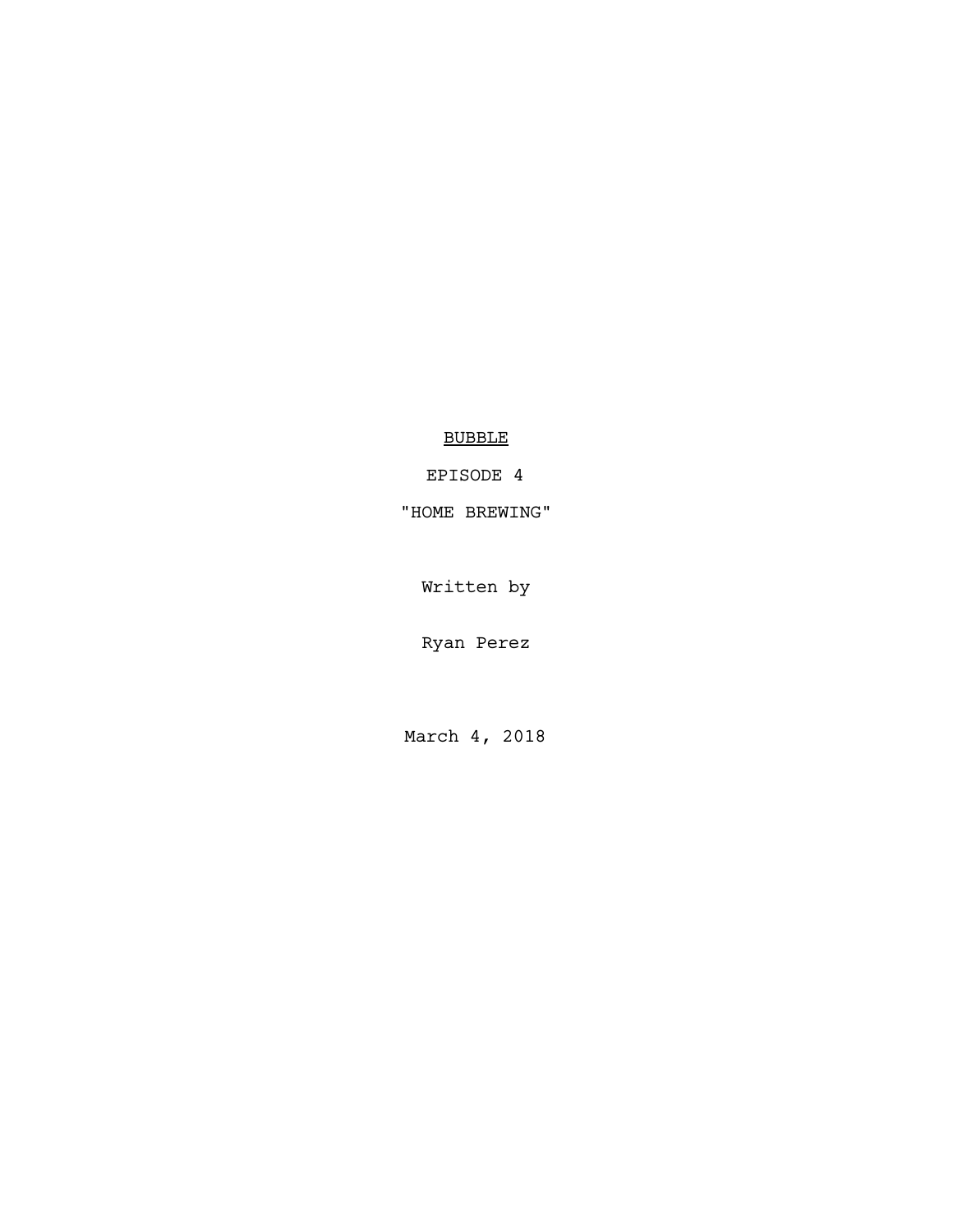SFX: Street noises

Morgan and Annie hustle down the street. There's not a lot to describe yet, so I'll just hang back.

#### MORGAN

I promise this'll take one second. I just need to pick up a scythe I lent to Van.

# ANNIE

A scythe?

### MORGAN

Yeah like one of those big grim reaper scythes. I bought it to kill monsters, but I lent it to Van. He's been using it to manicure his bamboo garden.

# ANNIE

You guys should just get back together already. This little death implement leave-behind thing is pretty lame.

### MORGAN

Not in a million years. Van is so flaky.

### ANNIE

Flaky is good! Every relationship needs one flaky person. I'm always the flaky one and it's never once bothered me.

## MORGAN

Yeah it doesn't bother you because you're flaky. Van was just so hard to date, he would follow every whim he had, he never list-

# ANNIE

Oh wow! A store that sells vape pens shaped like light sabers!

SFX: Transition

SFX: Van's door opening. There's people drinking and chatting in his house.

Music: A Coldplay-style song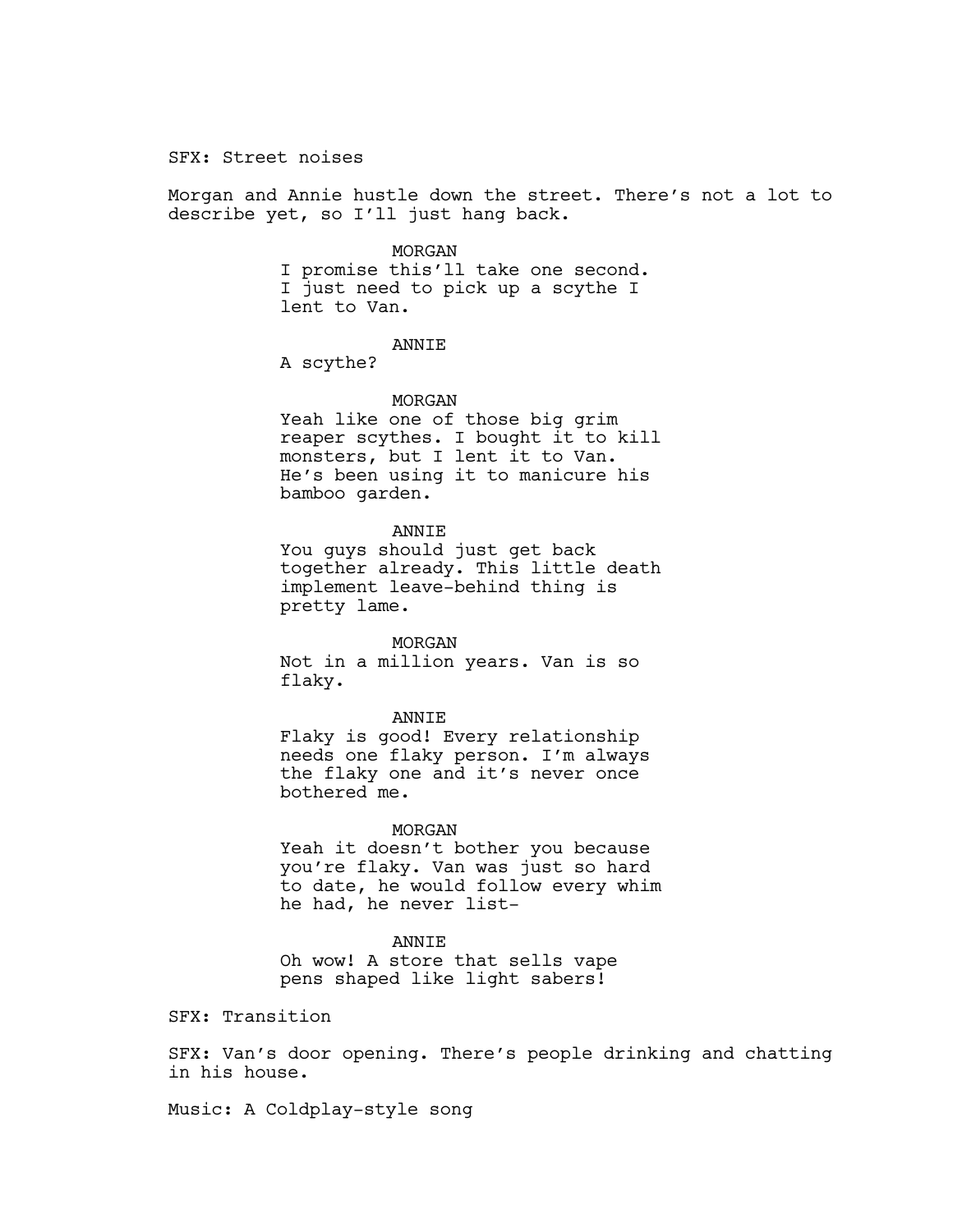VAN Morgan! Annie! This is a nice surprise.

MORGAN I texted you four times that we were coming over. I'm here for my scythe.

VAN Ohhh, yeah. The scythe. Come on in. Hey Annie, sweet vape.

In Van's apartment, three bearded, suspendered dudes, JACK, JOSHUA, and JULIAN are sniffing glasses with dark liquid. They looks like 3 different Jared Letos from different years. There are tubes, buckets and kegs spread around the room.

#### MORGAN

Oh God, what's going on? Please don't tell me you're making meth.

VAN

Of course not. I'm doing about the most interesting thing a person can do: brewing my own beer. I found some chemicals in The Brush with very alcohol-adjacent qualities and I've starting to dial in the perfect homebrew recipe.

MORGAN Wow, that's really interesti- (snores) Zzzzzzzzzzzz.

VAN

Ok ok, I'll go get the scythe. It's in the bamboo garden. (to the beer snobs) Jack, Joshua, Julian. This is Morgan and Annie. Everybody mingle. Make some magic.

MORGAN

So how's that beer?

JOSHUA (sniffing) I'm really digging the body and bouquet of Van's fresh batch.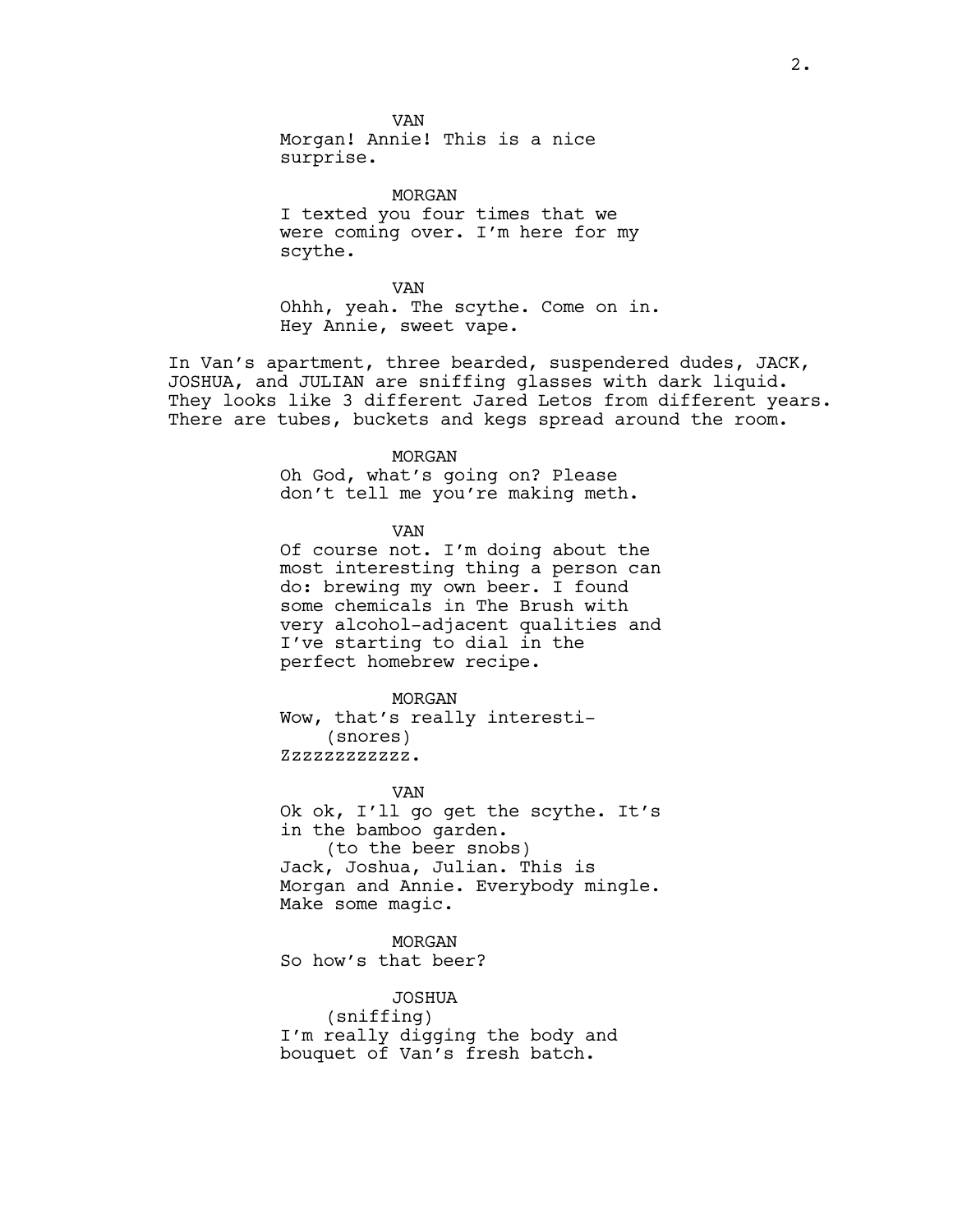**ANNTE** 

Ha! "Van's Batch." Sounds like his taint... or something.

JACK The aroma is really rad.

# JULIAN

(sipping) I'm also really feeling my opinions dampen in a nice way, which is... great.

MORGAN Wait. That's a good thing?

## JACK

Men like us, we have A LOT of opinions, and to be honest, it gets really exhausting.

### JULIAN

It's so nice to not feel an obsessive need to rank things.

JOSHUA

Van's secret ingredient gives us a nice, centered, totally ambivalent buzz.

### JULIAN

Hey Jack, I forgot to ask you- have you been following Game of Thrones?

JACK Yeah. It's fun.

JOSHUA What about The Good Doctor?

JACK Oh, that's also fun.

JULIAN Hm... Did you see the new Avengers?

JACK

Fun.

JOSHUA What about the MOMAs Jasper Johns retrospective?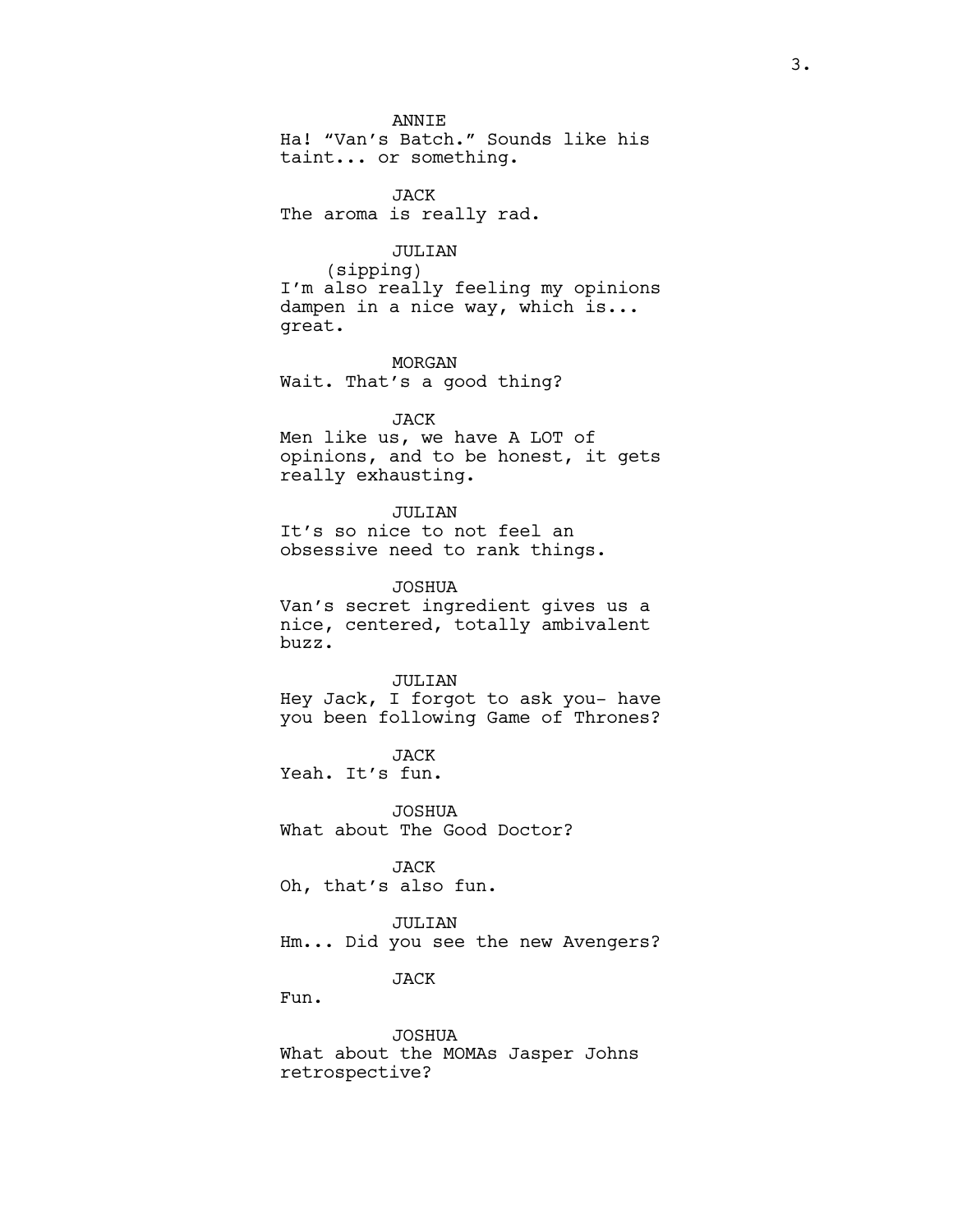JACK

Fun.

JULIAN The new Grand Theft Auto game?

JACK

Fun.

JOSHUA How about Kevin Can Wait?

JACK Actually... kinda fun.

JACK/JOSHUA/JULIAN (Ad libbing "Yeah, it IS pretty fun, isn't it?" "Just a lot of fun." "I can just turn my brain off and have fun")

MORGAN Wow. This shit must *really* work.

VAN Here you go. One scythe. Sorry, I think I got some gunk on it.

### MORGAN

It's cool. Loaning something to you usually means it's going to come back with gunk on it.

# JOSHUA

Julian, your Coldplay playlist is really fun.

# JULIAN

Thanks. It's Spotify's recommended playlist. I didn't put it together myself. Hey, which is better for audio quality, iTunes or Spotify?

### JACK

Either is good. I can't tell the difference in compression formats.

## ANNIE

(gasps) OK, you sold me. I want to be this easily pleased.

SFX: She grabs a mug and chugs.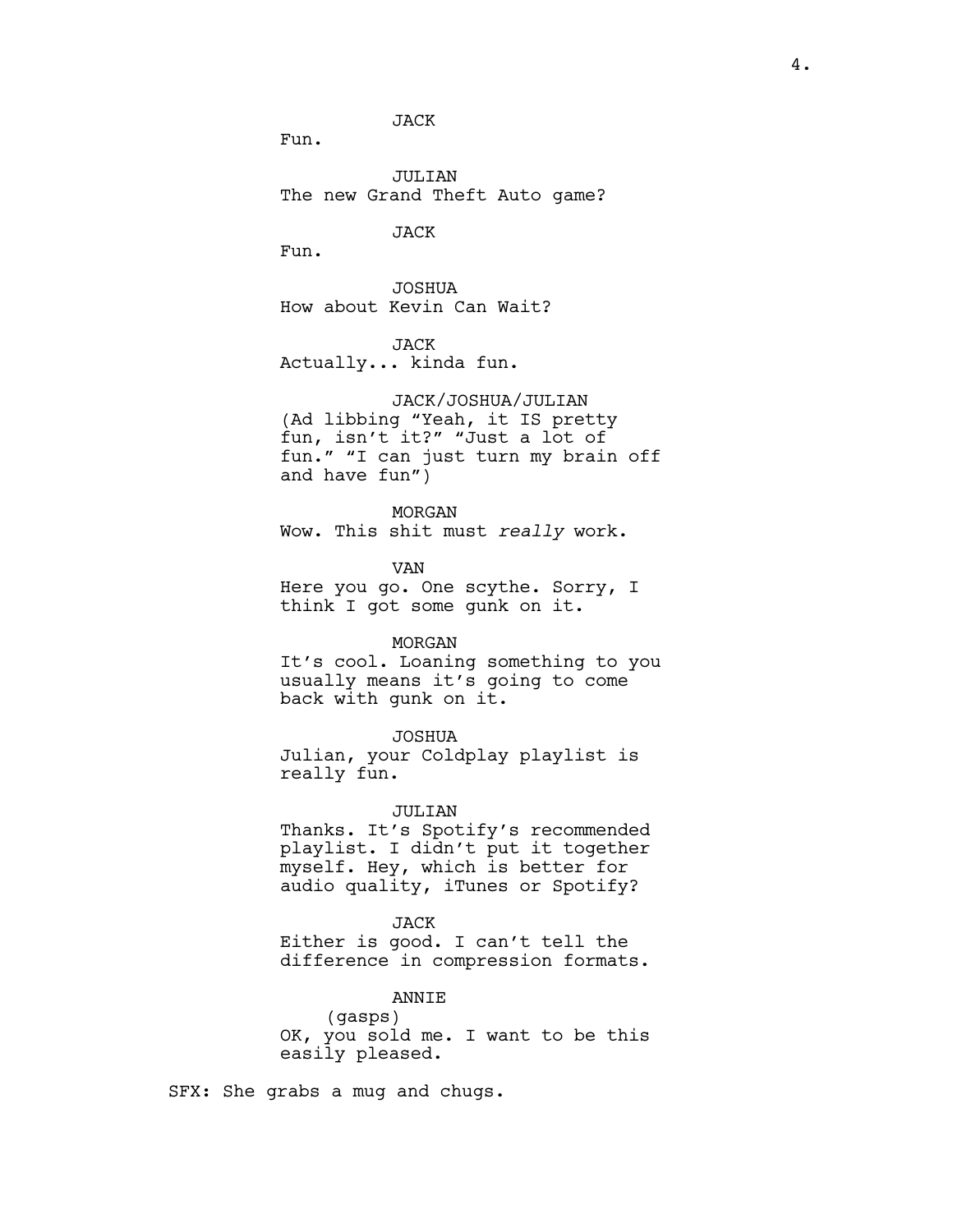SFX: Transition

Meanwhile, in the Dark District, Mitch is browsing various stalls. He walks past displays of weapons, boiling cauldrons, weird-looking falcons, exotic embroidered pillows. Just wild stuff. He goes up to a candy stand.

> MTTCH I'll take this sucker.

VENDOR That'll be five BitCoin.

*Editors note: Give Mitch something to suck on*

MITCH

(sucker in mouth) Oh, uh, I don't have Bitcoin. Can I just give you cash? Or another crypto-curency? I have Sherp-coin and Domp-bucks.

VENDOR No this is a Bitcoin-only candy booth.

MITCH Oh, sorry. I'll just put it back... and leave?

VENDOR

Yes. Leave.

SFX: Mitch puts the sucker back.

MITCH Hey, what's going on here?

## SHONDRA

Welcome to Shondra's Tent of Unguents. Are you just browsing or looking for a particular elixir?

MITCH Hmmm. I don't know. Are you a witch? Cause I'm scared of witchy stuff.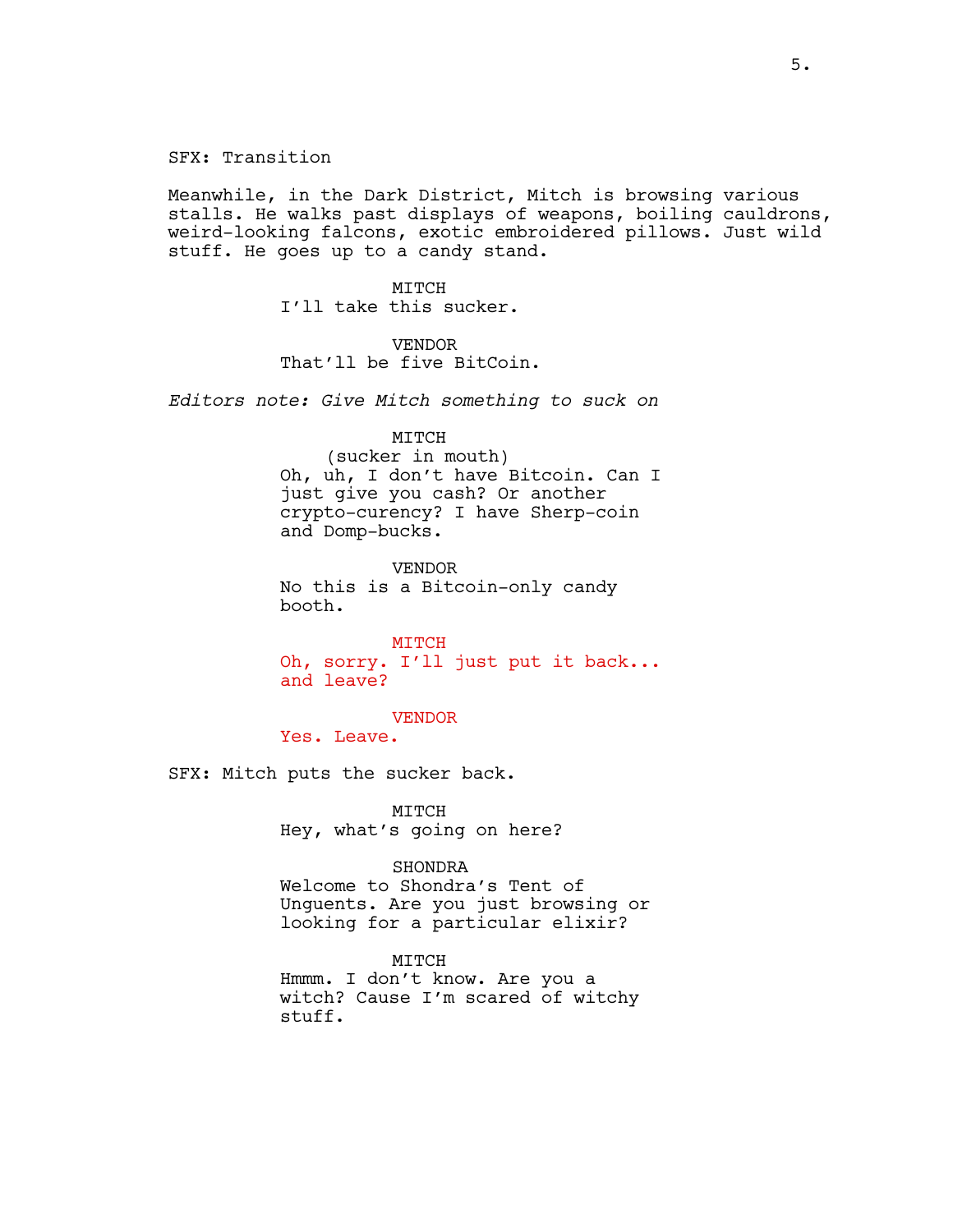# SHONDRA

I'm not a witch. You probably think that because the patriarchy has conditioned you to associate feminine crone energy with evil instead of wisdom. It's a perception problem.

# MITCH

I know what that's like. I'm dealing with a perception problem myself. People keep calling me Laser Dong.

### SHONDRA

Laser Dong? Why? Oh, is it because you're a premature ejaculator?

# MITCH

What? No. Why would you say that?

## SHONDRA

I don't know. "Laser Dong" makes it sound like you have a fast penislike you would ejaculate really fast like a laser.

# MITCH

WHAT? No! I have The Sting, you see. And I was fighting a monster and the sting came out of my dong, so people started calling me Laser Dong. Anyway, I need a new thing.

SHONDRA You want to change your image?

# MITCH

Yeah.

SHONDRA Control your own narrative?

### MITCH

Exactly.

SHONDRA Take hold of your scandal.

MITCH Yes, exactly. Maybe I need a new weapon?

SFX: Mitch rummages through her stuff.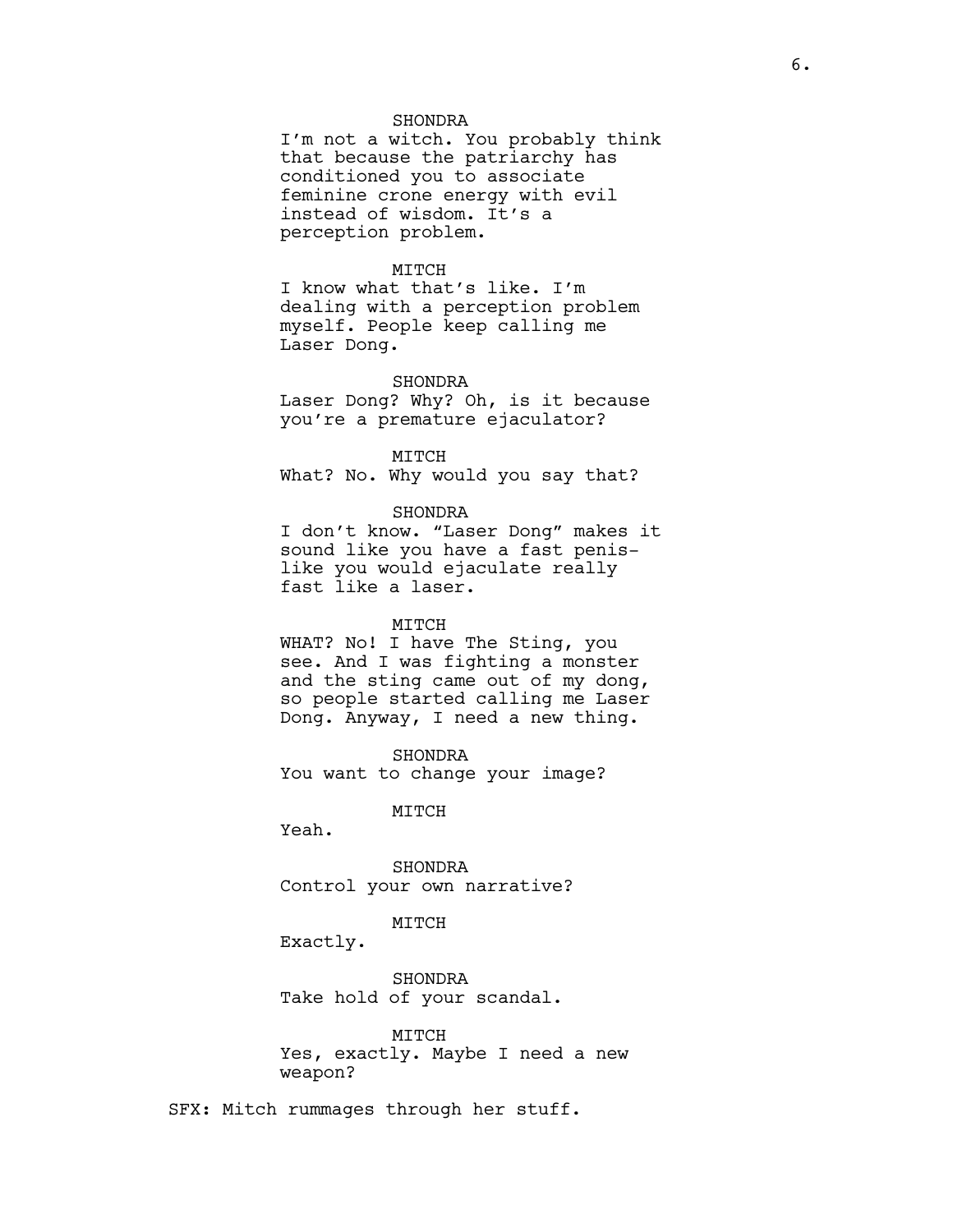MITCH (CONT'D) This is cool. Kind of looks like a broom. Maybe I could be Broom Guy.

SHONDRA No. Forget the broom. I got just the right thing for you.

SFX: She rummages

Shondra produces a tiny squid creature that, while slimy, is undeniably adorable. Like, you could make toys out of this thing.

> SHONDRA (CONT'D) This is a DoomSquid, it's one of the deadlier dry land mollusks from The Brush.

SFX: The creature coos and runs up Mitch's arm. Note: add periodic coo-ing every time the creature is in the scene.

MITCH

He's awfully friendly.

### SHONDRA

That's because you have The Sting. Brush creatures can tell you're special and feed off your energy. In exchange, he periodically releases a powerful endorphin known as indiffrentol.

# MTTCH

Oh I see. It's like I have midichlorians and this guy wants to eat my extra midichlorians.

# SHONDRA

Huh?

# MTTCH

Nevermind. You know what's ironic? If I got a request to kill this cute little guy on Huntr, I'd have to take him out. But because I have The Sting, he can be my pet. I think I'll call him Davy Jones. Like from Pirates Part Two.

#### SHONDRA

Great name. He's three-hundred dollars.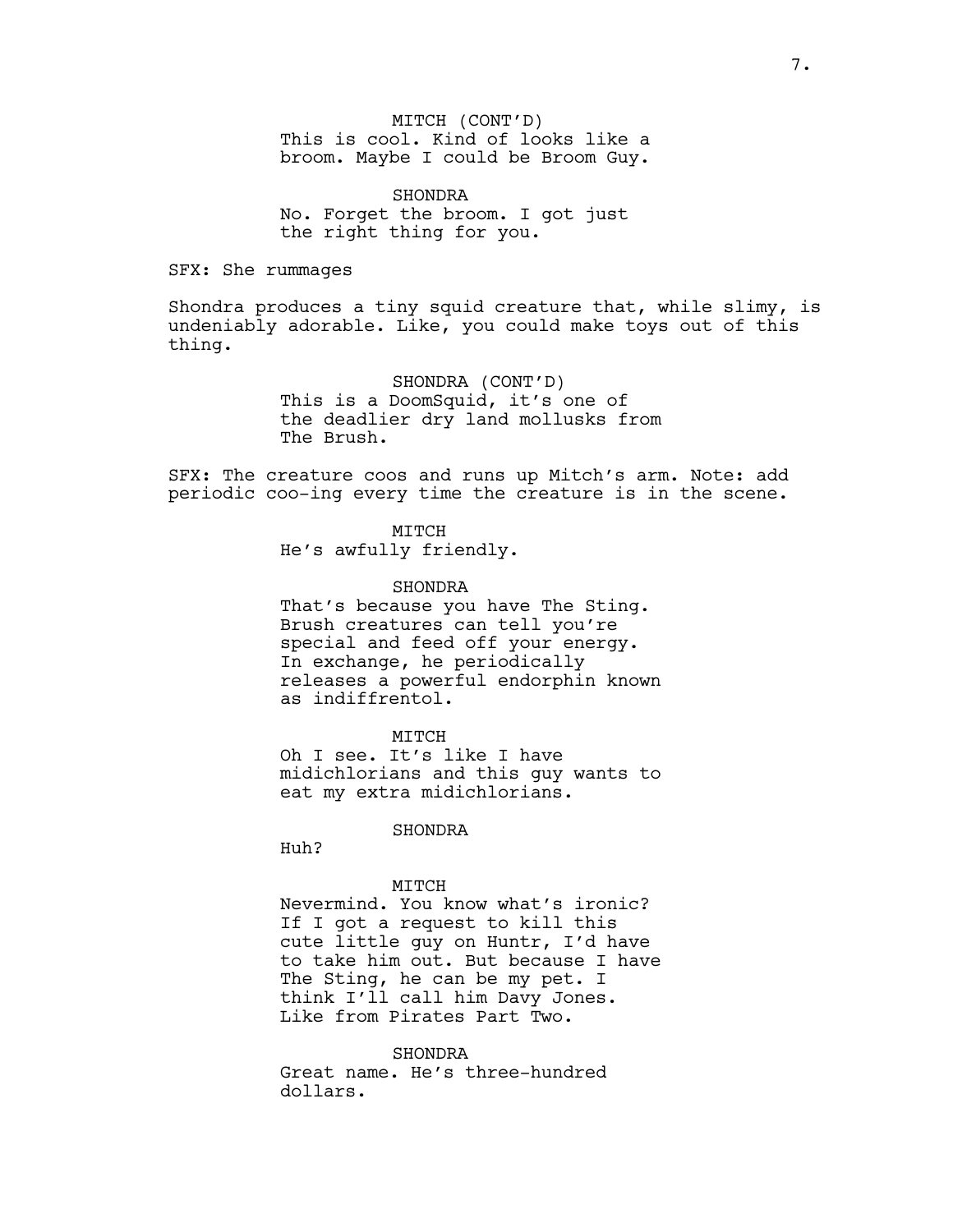SFX: Mitch goes through his wallet

MITCH Eeesh. That is steep, but you can't put a price on a loyal companion.

# SHONDRA

If you want to take him out in public, you're going to need to get him a prescription for him as a service animal.

MITCH Oh, from like a therapist?

SHONDRA Yeah, or I could just write you the prescription.

MITCH You're a doctor?

SHONDRA I have a diploma. I can write a prescription.

MITCH So... you're *are* a doctor?

SHONDRA Look, do you want the prescription or not?

MITCH

I want the prescription.

SHONDRA Ok, do you ever have anxiety?

### MITCH

Um. I don't know. Sometimes. I guess I get nervous when I think way into the future. Like when I think about how to survive postretirement, like when I'm in my 70s, I sometimes worry a little.

SFX: Shondra is writing the prescription.

SHONDRA

Just say yes.

MITCH Yes. I have anxiety.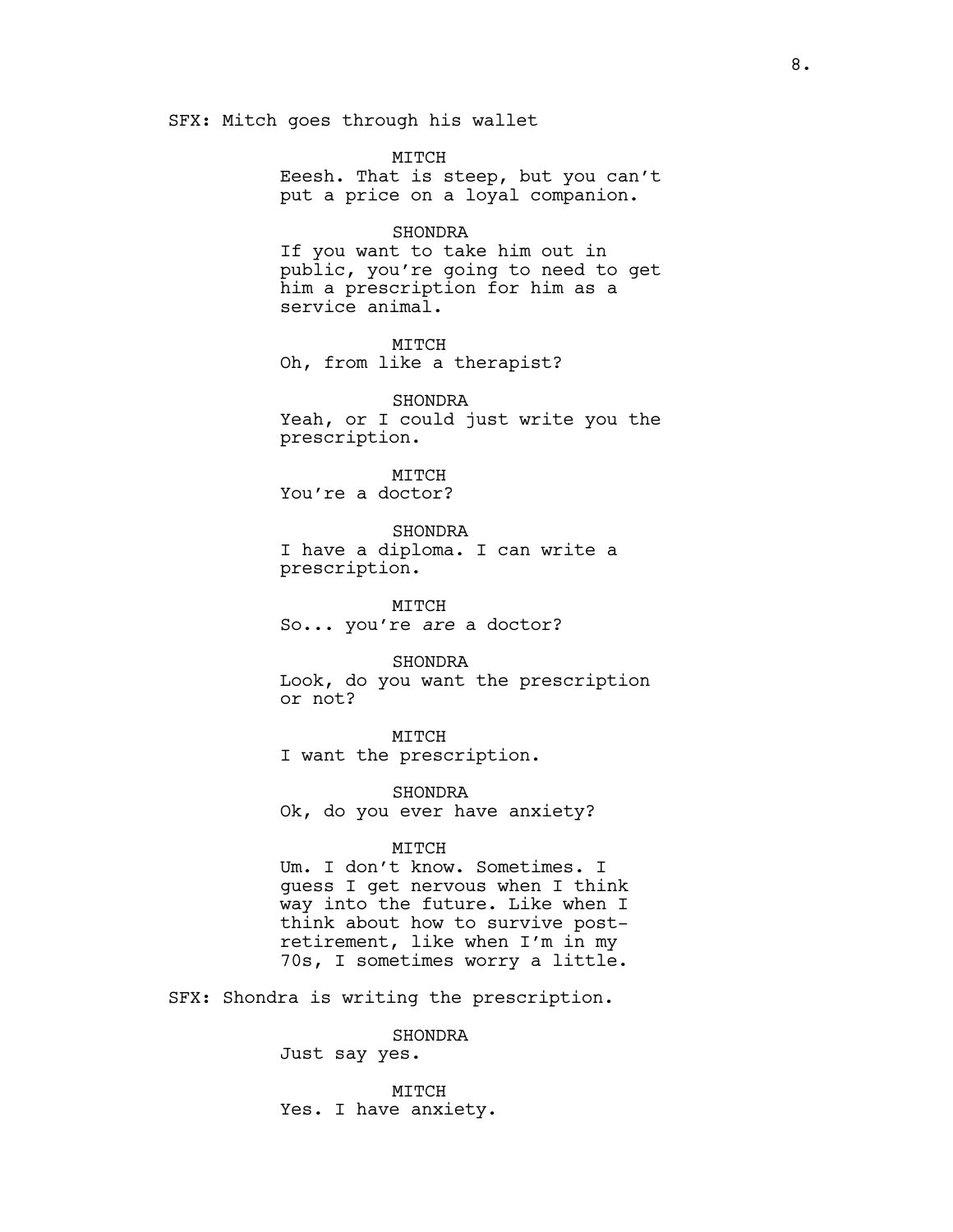SHONDRA Great. Davy Jones is legally your therapy squid.

SFX: She rips the prescription sheet off her pad and hands it to Mitch.

> SHONDRA (CONT'D) Anything else while I have the pad out? Newly expired Zoloft? Generic Adderall? Canadian Viagra.

> MITCH Nah, I'm good. You've already done enough.

> SHONDRA All right. I'll just give him this service-animal vest and he'll be good to go.

MITCH Ok little buddy. (to Shondra) He wants to ride on top of my head. This is cool. It's like I also have a new hat too. Ok, bye... You know what, I'll also try some of that Canadian Viagra.

SFX: Transition

ACT 2

SFX: Bar atmosphere

Also some generic bar background music (which finishes before \* the Coldplay track starts)  $\star$ 

Morgan, Annie and Mitch share a booth at a hipster hookup bar called THE FUCK. The place has a youthful, horny vibe (think Union Pool in Brooklyn- or it's Los Angeles equivalent, Ye Rustic Inn. Or The Griffith? Or Hyperion Public? WHERE DO PEOPLE HOOK UP*?* Anyway, it really smells like old cooking oil.

Mitch has the squid on his head. The tentacles reach down into Mitch's ears.

> MORGAN What's your squid's name again?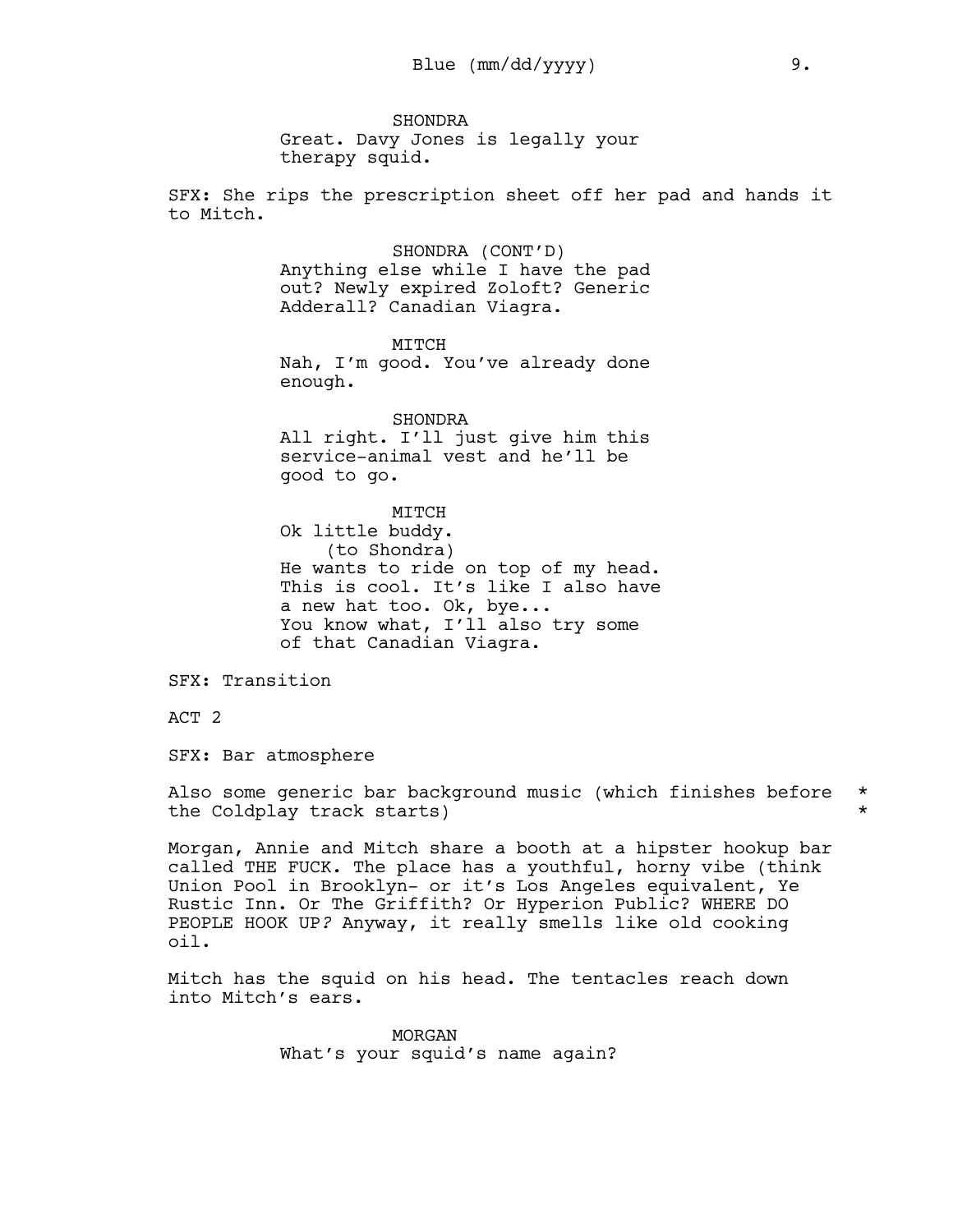MITCH

(loud)

HUH? I CAN'T HEAR BECAUSE OF THE TENTACLES IN MY EAR CANALS.

# MORGAN

What's your squid's name?

# MITCH

THANKS. I THINK THIS SQUID IS REALLY GOING TO BE MY "THING." AS OF TODAY, I AM NO LONGER "LASER DONG" AND DEFINITELY "SQUID MAN." AND BEST PART IS, DAVY JONES RELEASES THESE CALMING ENDORPHINS INTO MY EARS EVERY TIME I EXPERIENCE STRESS. SO I'M GIVING HIM A HOME AND HE'S HELPING ME CHILL. IT'S A SYMBIOTIC RELATIONSHIP.

### ANNIE

Hey Mitch, this is Trixie. We used to be part of a tantric foosball team. She wants to... meet you I guess?

# PIXIE GIRL

Hey there stranger. I am really interested in the fact that you have a squid on your head.

## MITCH

WHAT?

## PIXIE GIRL

I think you're cute and want to get to know you better. Can I sit here?

#### MITCH

IF YOU NEED TO BORROW A CHAIR, THERE ARE SOME AT THE BAR. THIS ONE IS FOR MY BACKPACK.

PIXIE GIRL Okay... bye I guess.

ANNIE Mitch, that girl *liked* you!

MITCH I KNOW I SHOULD SIT UP STRAIGHTER. WHAT ARE YOU, MY MOTHER? (MORE)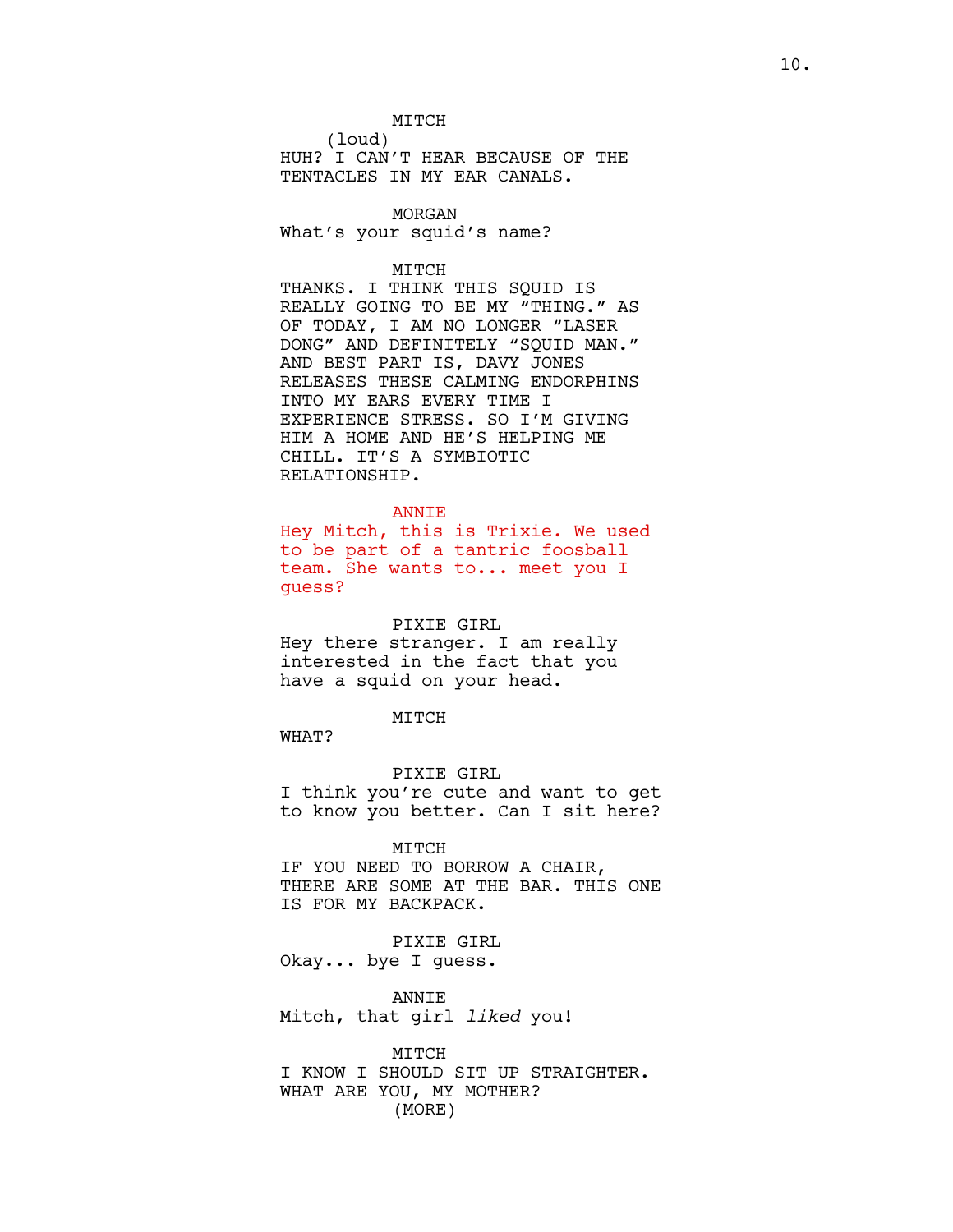# MITCH (CONT'D)

GET OFF MY CASE OK. WHY DID WE COME TO THE FUCK AGAIN?

### MORGAN

Van's having a pop-up mixer for his freaky beer tonight.

### ANNIE

It's so cool that even though you're emotionally done toward Van, you decide to show up to his mixer and drag everyone with you. Totally something you do for someone you don't really care about. Makes perfect sense.

### MORGAN

I'm just fascinated to see him showing initiative. He didn't have this kind of ambition when we were together. He would never finish his projects or keep a promise. Like the time he made me buy him an underwater camera and then only took dry land pictures with it. Or the time he built a website for idea of Kindness, but let the domain expire. Or the time he started writing a biography of Harvey Milk based only on his memory of the movie *Milk* and no other research. But this beer brewing thing? This beer brewing thing is different.

ANNIE

Well, I for one am not going to wait for the party to come to us. I'm going to see if I can get lucky with one of these relax-standard beardo boys.

MORGAN Annie, wait. Play it cool.

ANNIE Hey guys, how's the beer?

JULIAN Mine's good. How's yours?

JOSHUA

Also good.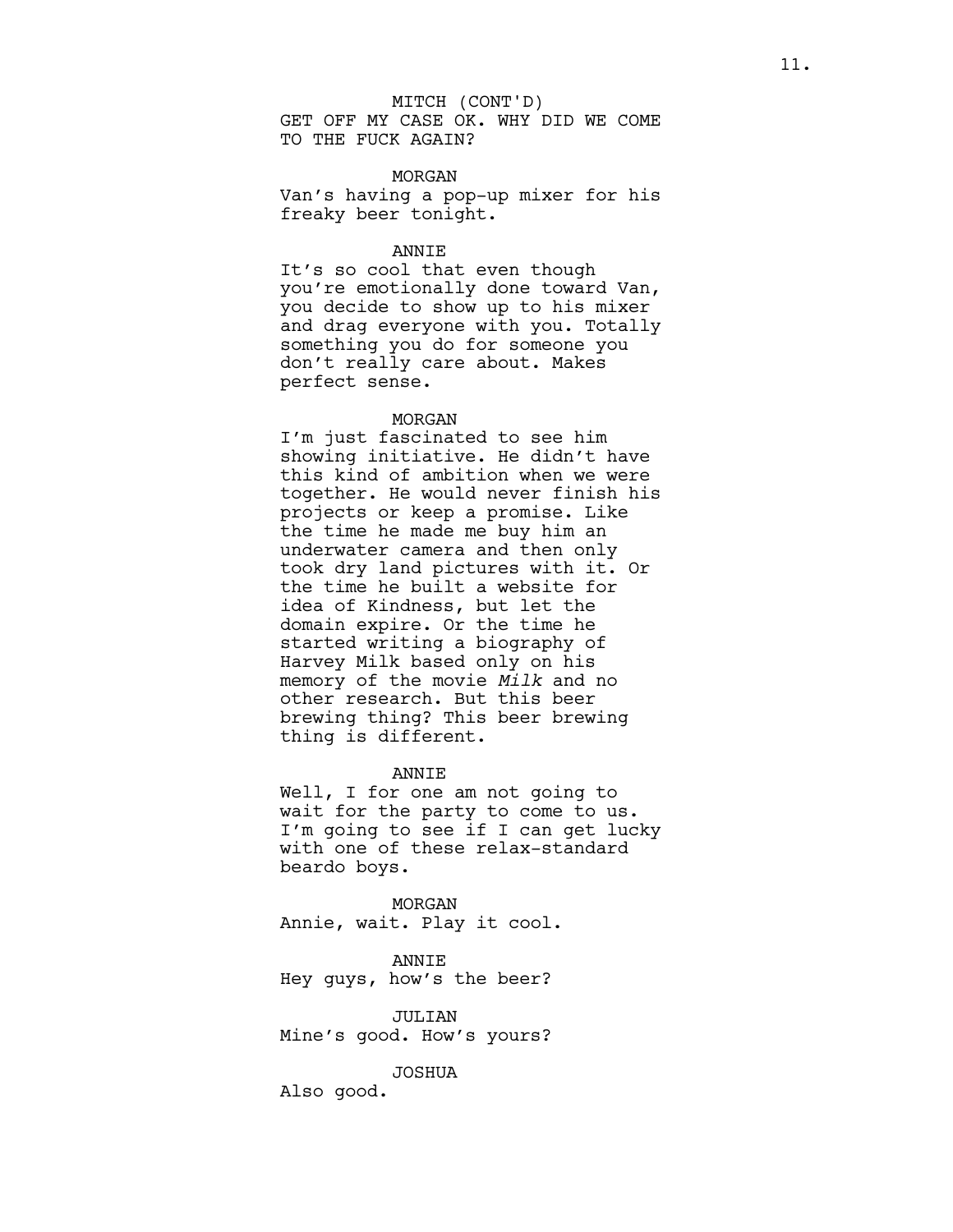JACK Mine is good also.

ANNIE

Good.

JULIAN/JOSHUA/JACK

Good.

ANNIE (after a beat) So... What are you guys watching on TV lately?

JULIAN

Oh, you know, all the Netflix.

JOSHUA

The best thing about Netflix is that it's all good. Every single Netflix show is good.

JACK I was going to say that one of the shows isn't good, but then just

MUSIC: A Coldplay-type song.

ANNIE

realized that it is good.

Ugh. I hate Coldplay. Who put this song on?

JACK/JOSHUA/JULIAN

We did.

VAN (calling to her from far away) Hey Morgan!

MORGAN Hey Van. This night is wild.

VAN

Yeah, the pop up is rager. It's going better than I could have possibly imagined.

MORGAN It's cool to see you really *doing* something.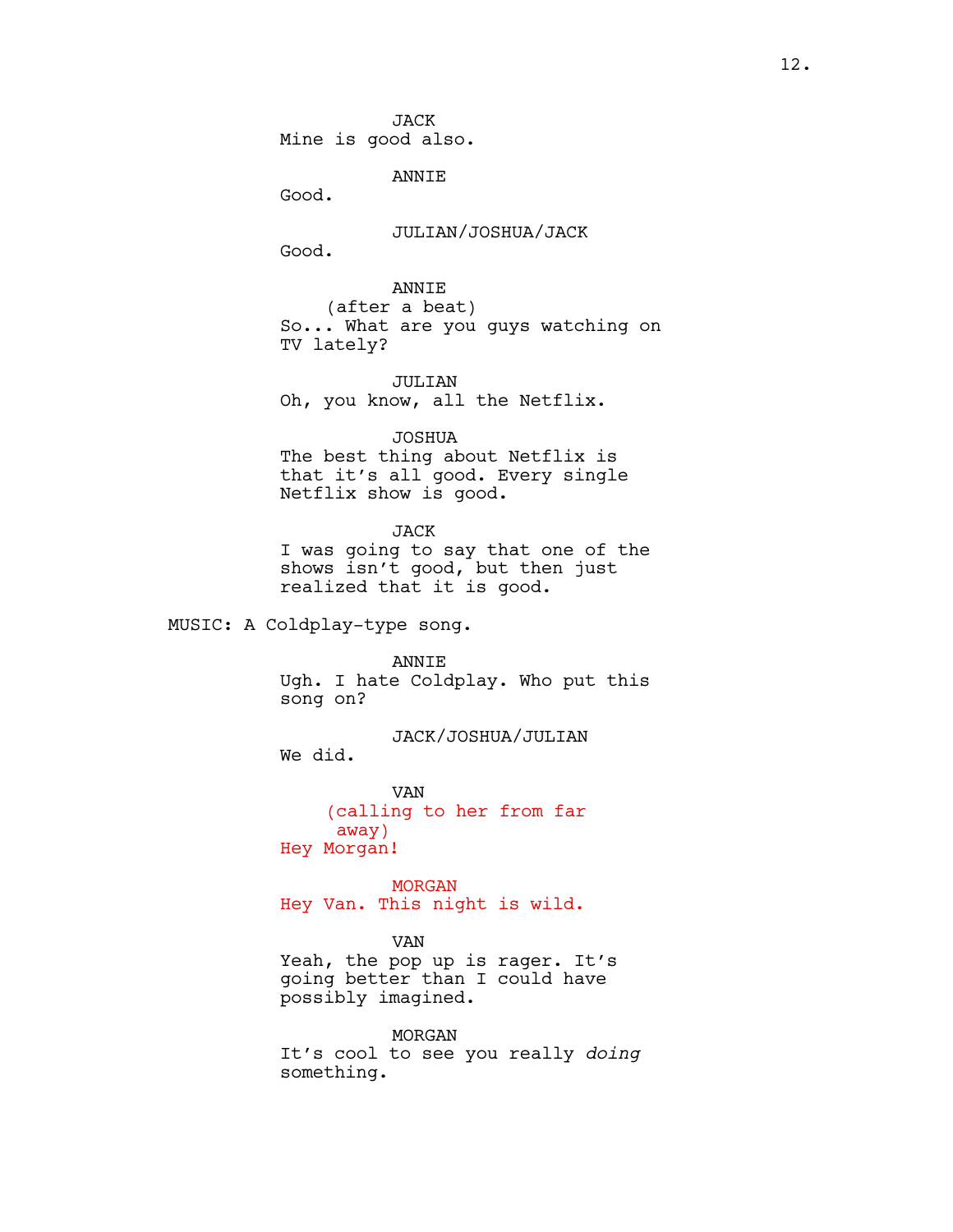VAN

What is that supposed to mean?

MORGAN Nothing. I'm just excited to see you actually follow through with something.

*BEAT*

MORGAN (CONT'D) That's a *compliment*.

VAN

Yeah, well, I think being single has really helped focus and center me. Y'know, it's honestly a relief not having to deal with another person's *bullshit*. Know what I'm saying?

MORGAN (forced) Hehe. OK. Real nice. Well

congratulations then.

VAN Thank you then.

MORGAN You're welcome then.

VAN

Ok then.

# MORGAN

Ok then.

While Morgan and Van bask in that special kind of passive aggression reserved for people whose genitals you've seen, Mitch sits at a table, totally content to have his ears filled with tentacle.

> BLISSED OUT WOMAN Hey Man, cool squid... oh my God, I'm so sorry. I think I spilled some beer on you.

MITCH (defensively) NO! I DIDN'T SPILL ANY BEER ON YOU.

BLISSED OUT WOMAN No. I spilled beer on you.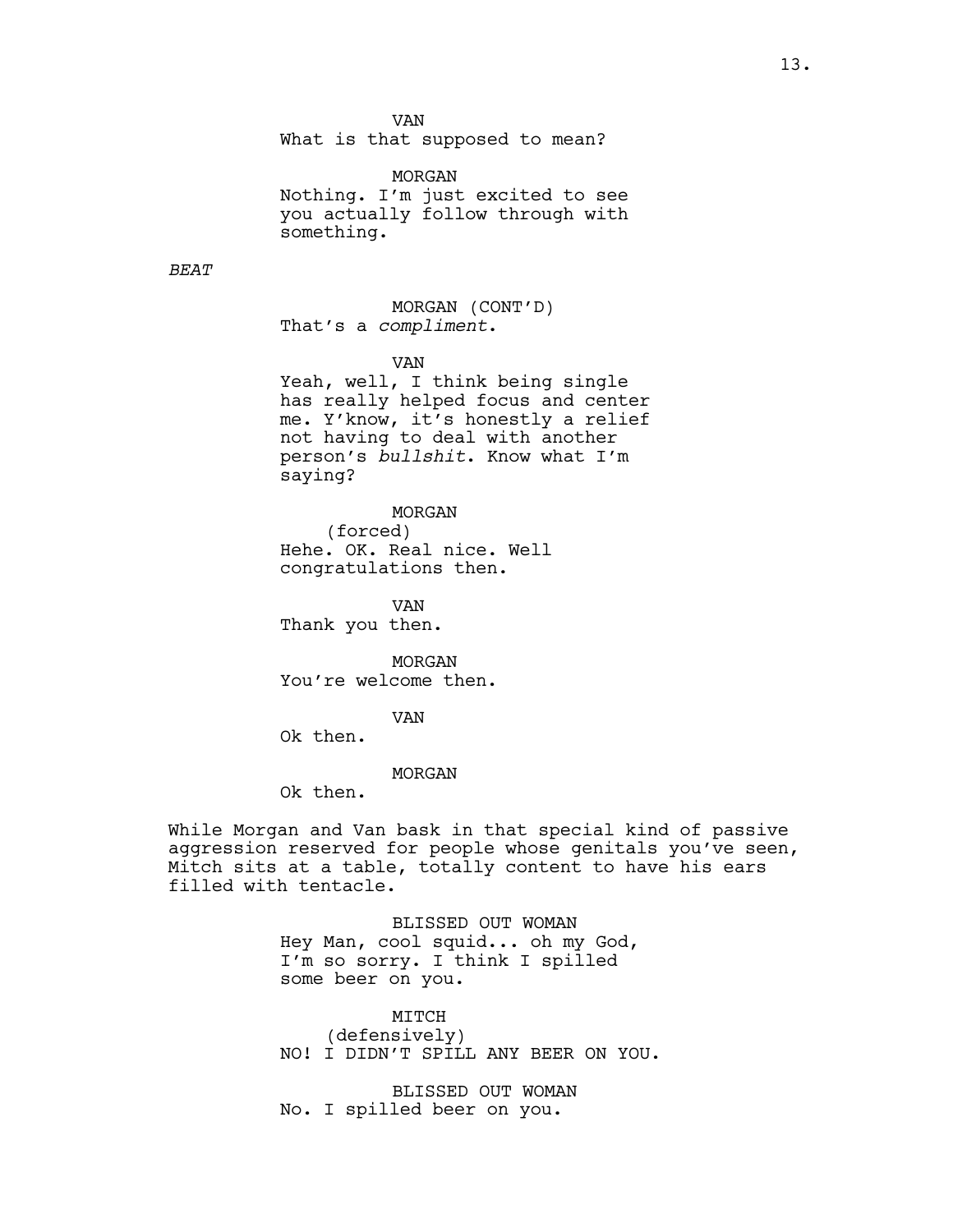MTTCH

IF ANYTHING, I THINK *YOU* MIGHT'VE SPILLED SOME BEER ON *ME*.

BLISSED OUT WOMAN Haha, you're funny. And your squid is so cute.

MITCH NO. THAT'S NOT MY HAIR. IT'S MY SQUID MONSTER. DAVY JONES IS HIS NAME.

BLISSED OUT WOMAN Are you alone?

MITCH AM I LONELY? YES. HOW DID YOU KNOW?

BLISSED OUT WOMAN Do you want to go back to my place and hook up?

MITCH LOOK UP? AT WHAT? (looks up) I JUST SEE CEILING.

BLISSED OUT WOMAN Are you ok?

MITCH SORRY, WHAT?

IS IN MY REARVIEW.

BLISSED OUT WOMAN Is something wrong?

MITCH (sighs) I'M NOT CALLED "LASER DONG" ANYMORE.

BLISSED OUT WOMAN No, I asked you "what's wrong?"

MITCH NO. I'M NOT "LASER DONG." I'M "SQUID MAN." THIS SQUID IS MY NEW THING. I HAVEN'T BEEN GIVEN A NEW SQUID-RELATED NICKNAME YET BUT IT'S ONLY A MATTER OF TIME. LASER DONG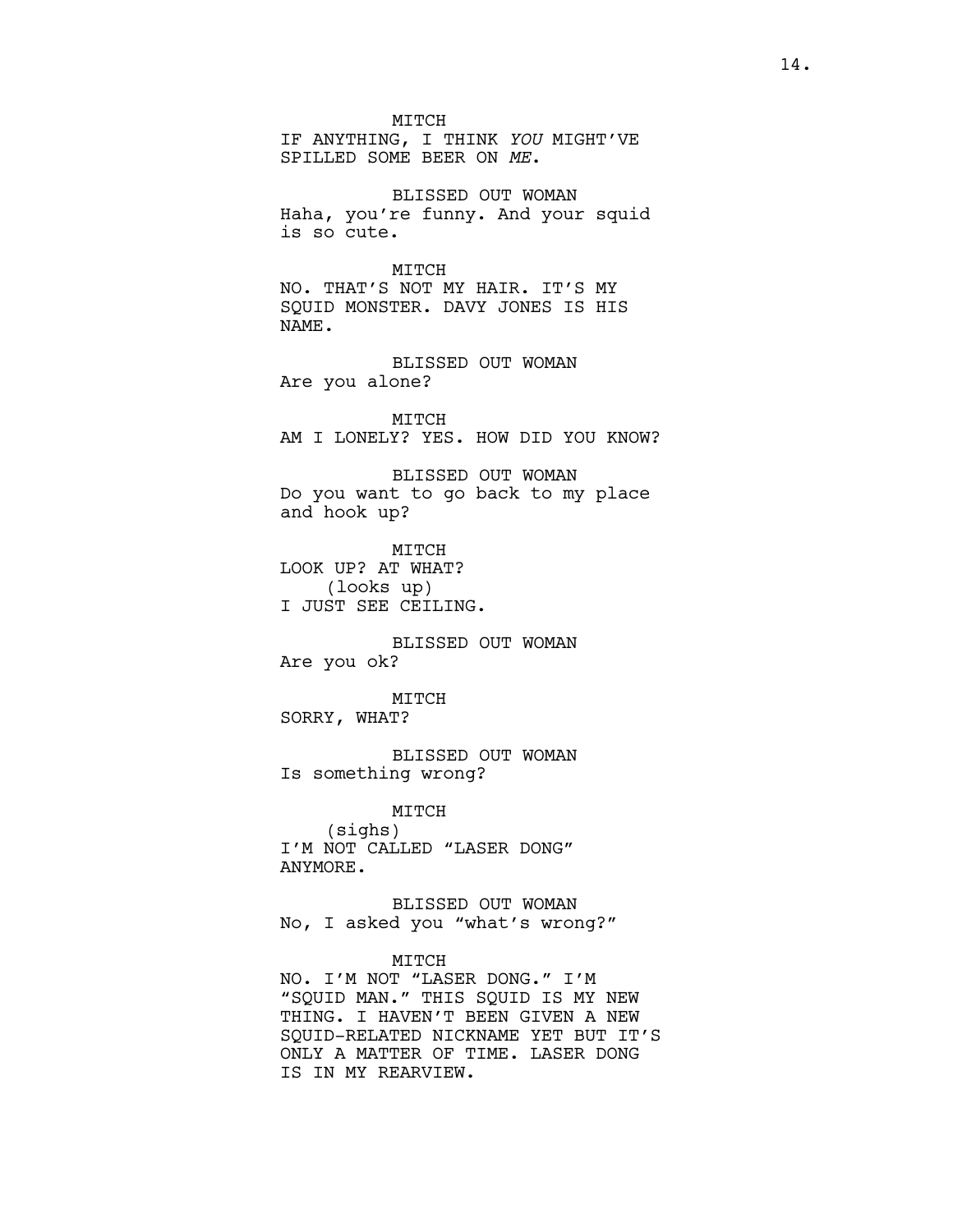BLISSED OUT WOMAN I didn't call you Laser Dong! I asked "What's wrong?"

MITCH PLEASE STOP CALLING ME LASER DONG.

BLISSED OUT WOMAN OK, I think we got off to a bad start here. What's your name?

MITCH MY NAME IS MITCH.

BLISSED OUT WOMAN Mitch, it's nice to meet you. My name is Lucy Wong.

MITCH UGH, IT'S MITCH. NOT LASER DONG!

BLISSED OUT WOMAN No. Lucy Wong!

MITCH STOP IT CALLING ME LASER DONG.

BLISSED OUT WOMAN LUCY. WONG.

MITCH

Y'NOW, I'VE DEALT WITH A LOT OF CYBER BULLIES LATELY, BUT YOU'RE WORSE. YOU'RE LIKE A CYBER BULLY IN REAL LIFE.

BLISSED OUT WOMAN I AM LEAVING NOW.

MORGAN (loud enough so Mitch can hear) Mitch, buddy... that was brutal even for you.

VAN Sorry about that, brother.

MITCH I JUST CAN'T GET PAST THIS LASER DONG THING. (MORE)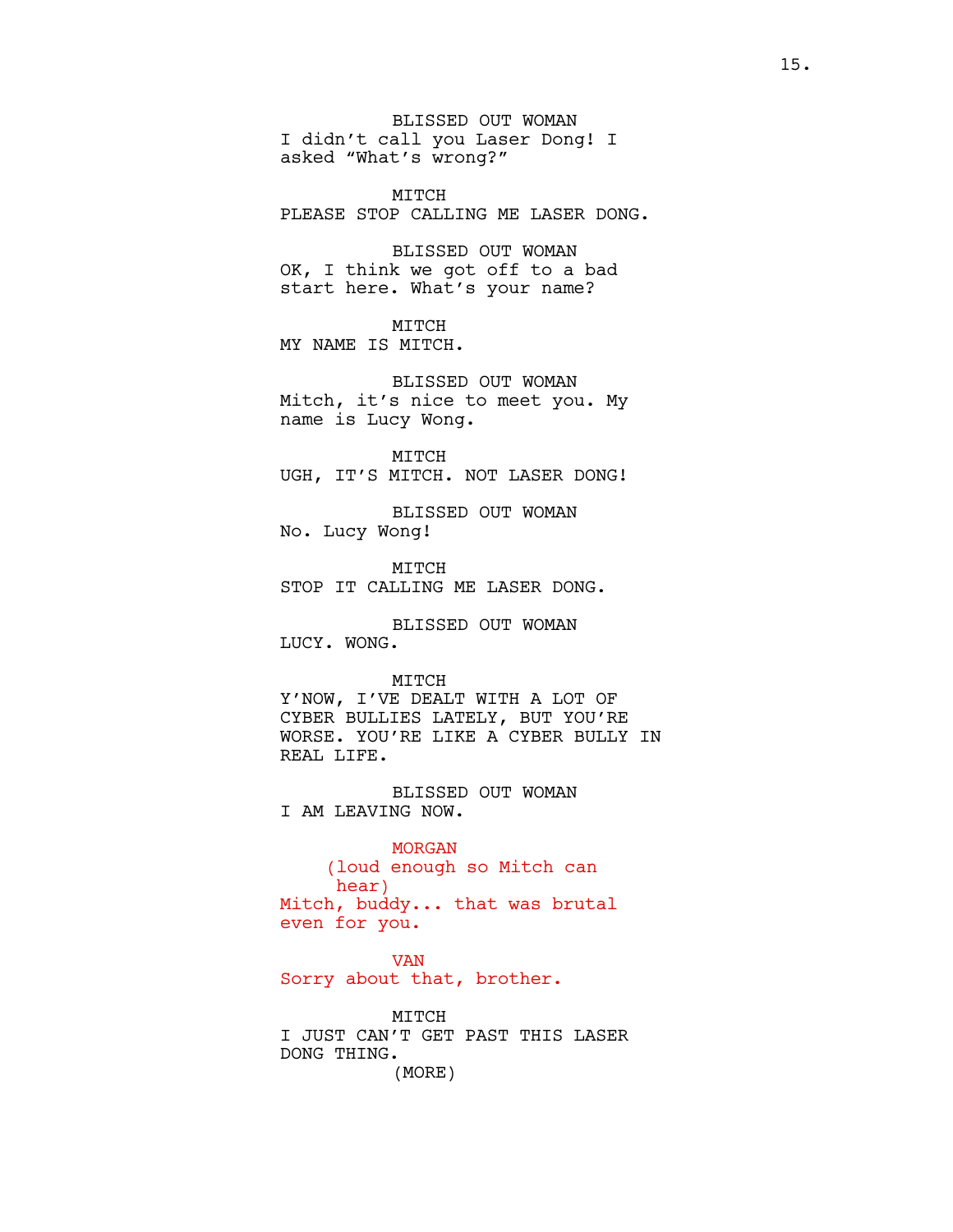IF IT WASN'T FOR THE SQUID SECRETIONS BEING PUMPED DIRECTLY INTO MY BRAIN, I WOULD REALLY BE TAKING THIS REJECTION TO HEART-- OH A DARTBOARD. MITCH (CONT'D)

SFX: Mitch starts throwing darts

VAN

That little DoomSquid is releasing indiffrentol. It's the same rare Brush ingredient we use in the beer. It's what makes everyone here so chill. Everyone here is riding the same middle. Except Jack, Julian and Joshua, they're dancing pretty intensely... how do you dance to Coldplay?

SFX: The beer snobs start to gag and convulse

MORGAN

Oh my God! They're having seizures! Is anyone here a doctor?

ENTIRE BAR Eh. Whatever. Not sure. What's a doctor?

MORGAN Ok. Can anyone go run and get a doctor?

ENTIRE BAR Nah. I got a thing. Can't tonight. What's a doctor?

SFX: The beer snobs beards turn into tentacles. They whip around. People scream.

Suddenly, the Beer Snob's beards elongate and turn into huge HAIR TENTACLES that fly around the room like bullwhips, snapping people in the eye, snaring people and throwing them against the wall.

SFX: Morgan dumps over a table

MORGAN Quick, we need cover! Get behind this table!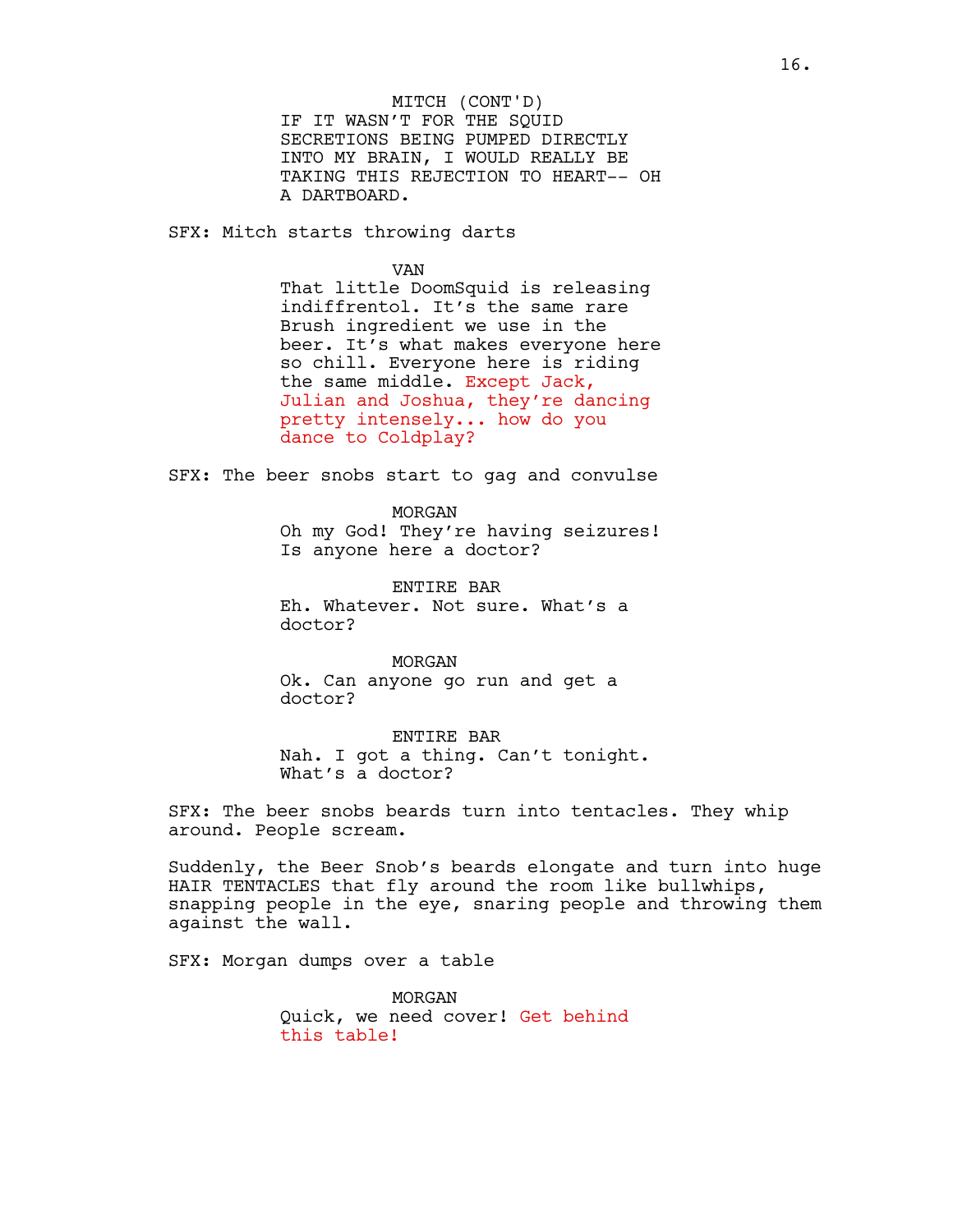### ANNIE

It's ok, guys. I fended for myself... oh shit. Mitch is playing darts. He can't hear anything.

MORGAN (harsh whisper) Mitch!... Mitch!

# JACK

(demonic voice) I never liked the look of movies on Blu-Ray! For my money, Beta Max is the superior format!

JOSHUA I'm thinking of deleting Facebook and going back to Myspace!

# JULIAN

As far as beverages go, I'm just kind of over water!

## **VAN**

Oh no. They've got opinions again.

ANNIE And they're weirder and more contrarian than ever!

# MORGAN

The serum only temporarily dampened their opinions! They've been building up and are now coming out all at once.

SFX: The beard slamming into a juke box

Jack's beard hair slithers around, slamming into the juke box.

> JACK (sarcastic) A ten-year old Coldplay song? Uh, *that's* really cool!

SFX: The beard eating someone and then spitting them out

Joshua's beard envelops a PATRON's head. After a minute of him struggling, he is spit back out completely smooth and hairless.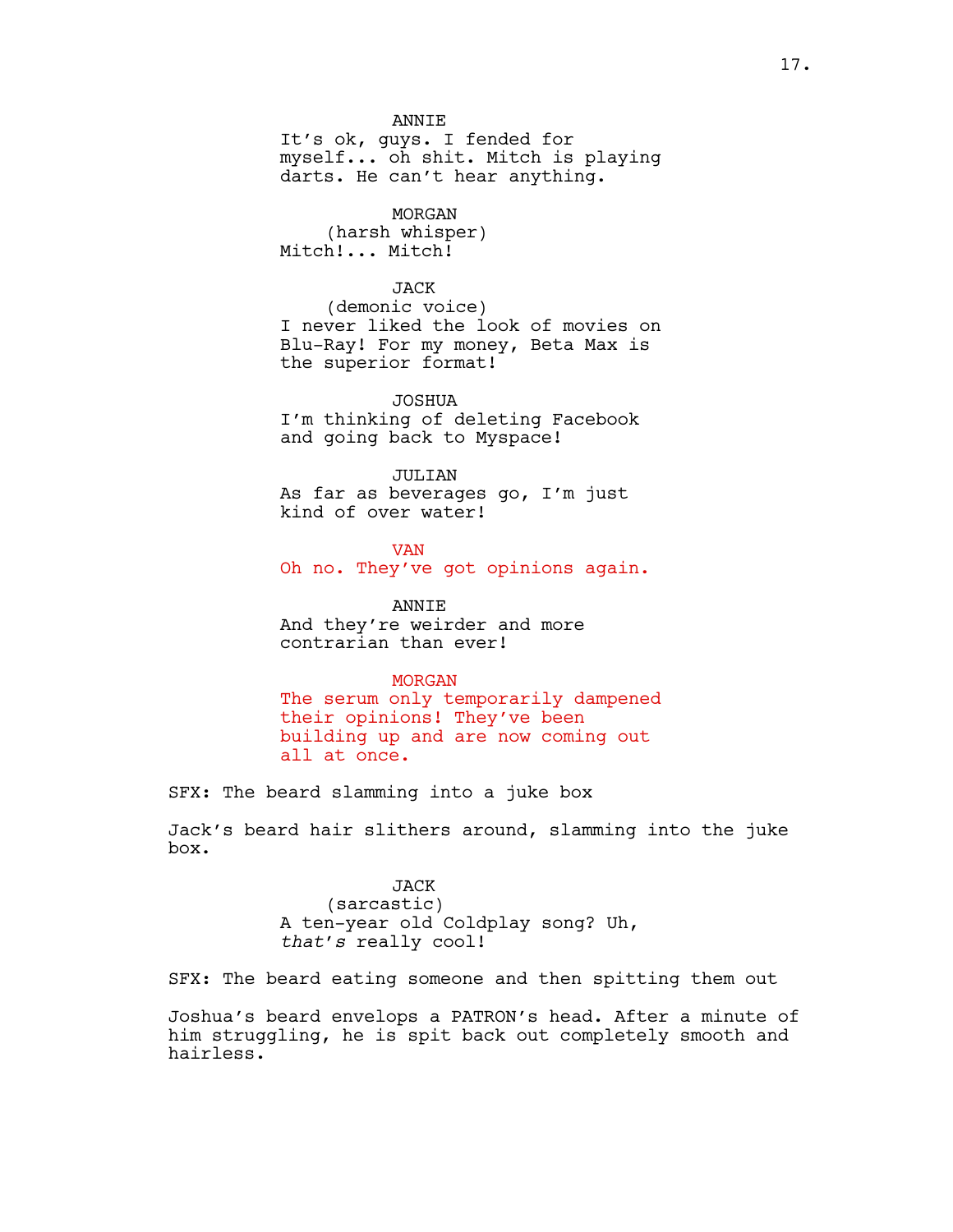VAN Their beards are becoming more aggressive and destroying other hair.

ANNIE I hope they don't come for my bush. It's like, the perfect length.

MORGAN We have to stop them!

JULIAN I'm not a dog person OR a cat person. I'M A FERRET PERSON!

VAN (to self) Now I am become Death, the destroyer of worlds.

SFX: Transition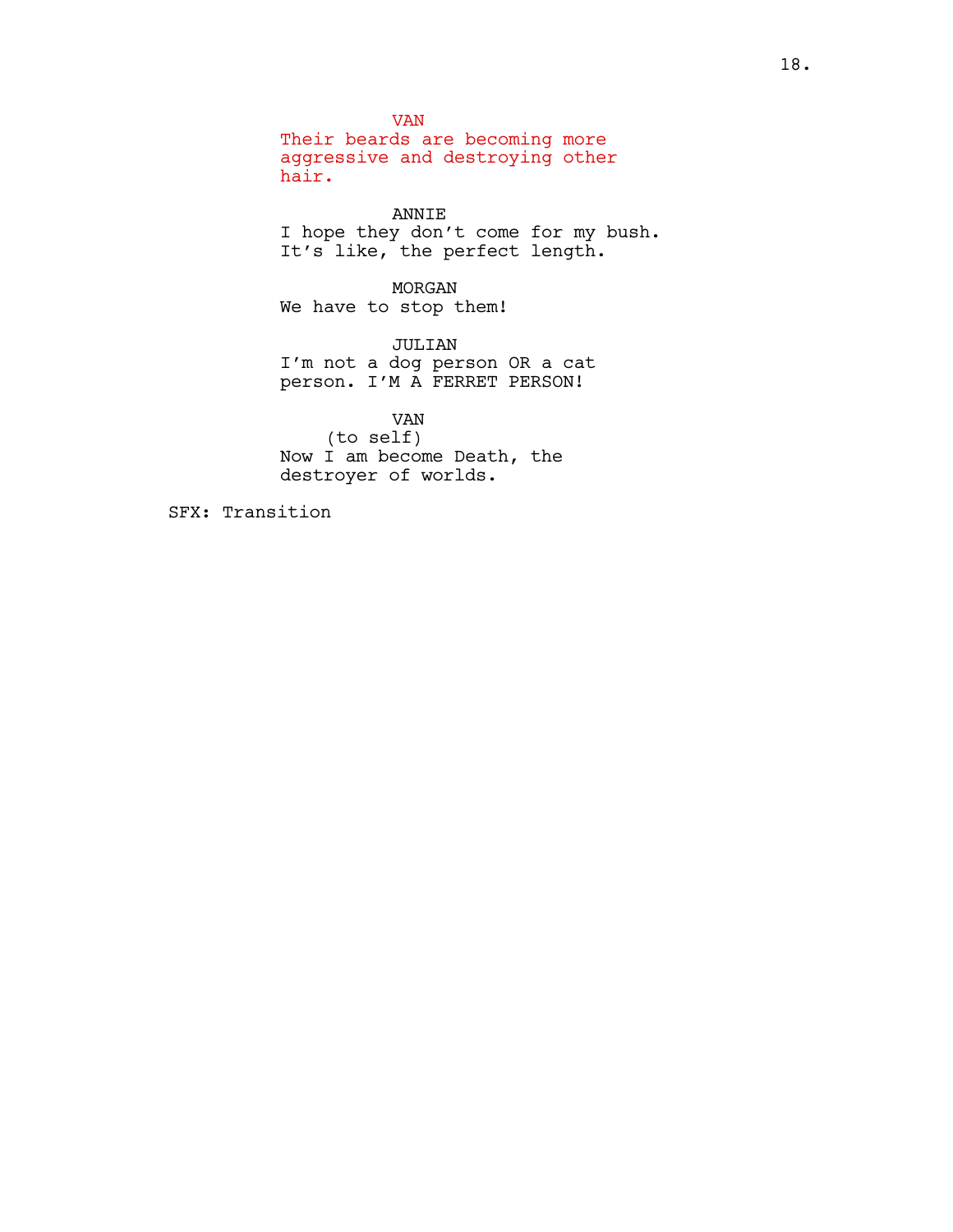# **ACT 3**

SFX: Chaos in the bar. Wildtrack. Chaos and fighting

The bar is still in chaos: beards flailing wildly, stripping the body hair off of patrons. The graphic carnage and screams of agony even interrupt some couples making out.

Morgan, Annie, and Van are ducked behind a table. Mitch still hasn't heard the carnage around him and peacefully plays darts.

> JACK Have we talked about Solo: A Star Wars story yet?

JOSHUA I think we need to see the Lord and Miller cut!

JULTAN I'm also really curious what Colin Trevorrow would've done with Episode 9!

SFX: The Huntr app

### MORGAN

Van, as an authorized Huntr assassin, I need to solicit my own services to kill your friends. First, I need to know- how many people here drank your beer?

VAN Everyone! Like I told you before, this pop-up is a rager!

### MORGAN

That doesn't make sense though. Why isn't the whole bar going crazy with hot takes?

#### VAN

Jack, Joshua and Julian were my first three customers! They've been drinking it for weeks! Their takes have been pent up this whole time!

ANNIE But you've been drinking the beer for weeks. Why aren't you a monster?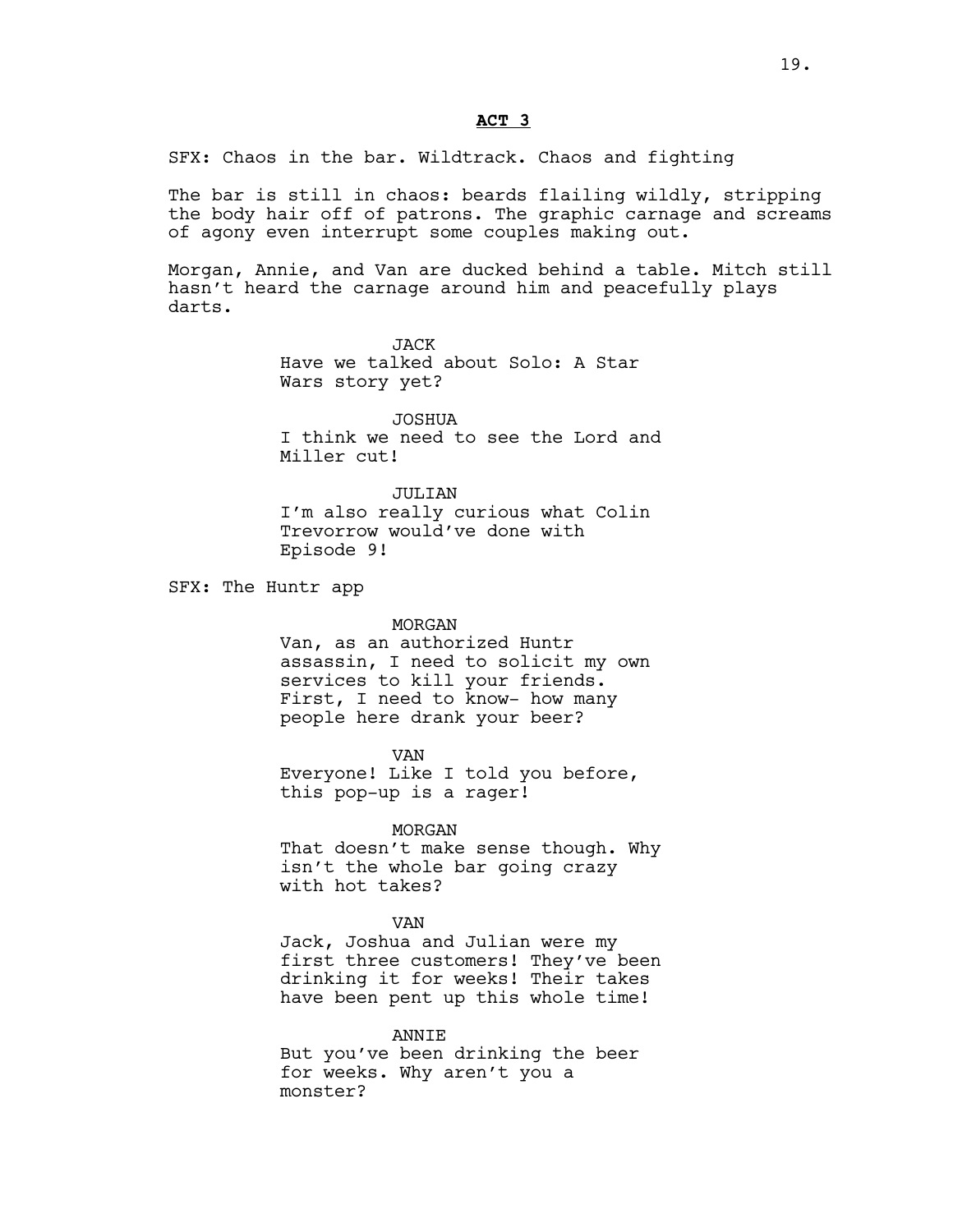VAN Oh, I don't drink beer. Just empty carbs.

MORGAN God, I should've known any project you took on was doomed to failure.

VAN That's really unfair. Tonight was a success by any definition. People are *still* drinking my beer even as beards are whipping them.

MORGAN Ok, you guys stay here. I'm going to give these guys *my* hot take.

SFX: The beard sucking in hair

Morgan unclips the scythe from her belt and telescopes the handle. She now wields a big scythe. It's like... huge.

> MORGAN (CONT'D) Hey, asshole! Guess what? I *like* Lana Del Rey.

SFX: The beard groans

MORGAN (CONT'D) That's right. And *This Is Us*... makes me cry.

The SUPERBEARD tentacle lunges for Morgan. She brings down the scythe and chops it.

SFX: Beer snobs screaming

One reaches out and wraps around Morgan. She drops her scythe. Two other tentacles grab Van and Annie.

> ANNIE Hey, what are you doing? I was *nice*  to you guys!

JULIAN Yeah, but you never subscribed to our podcasts!

ANNIE I'll subscribe! I didn't know you had them!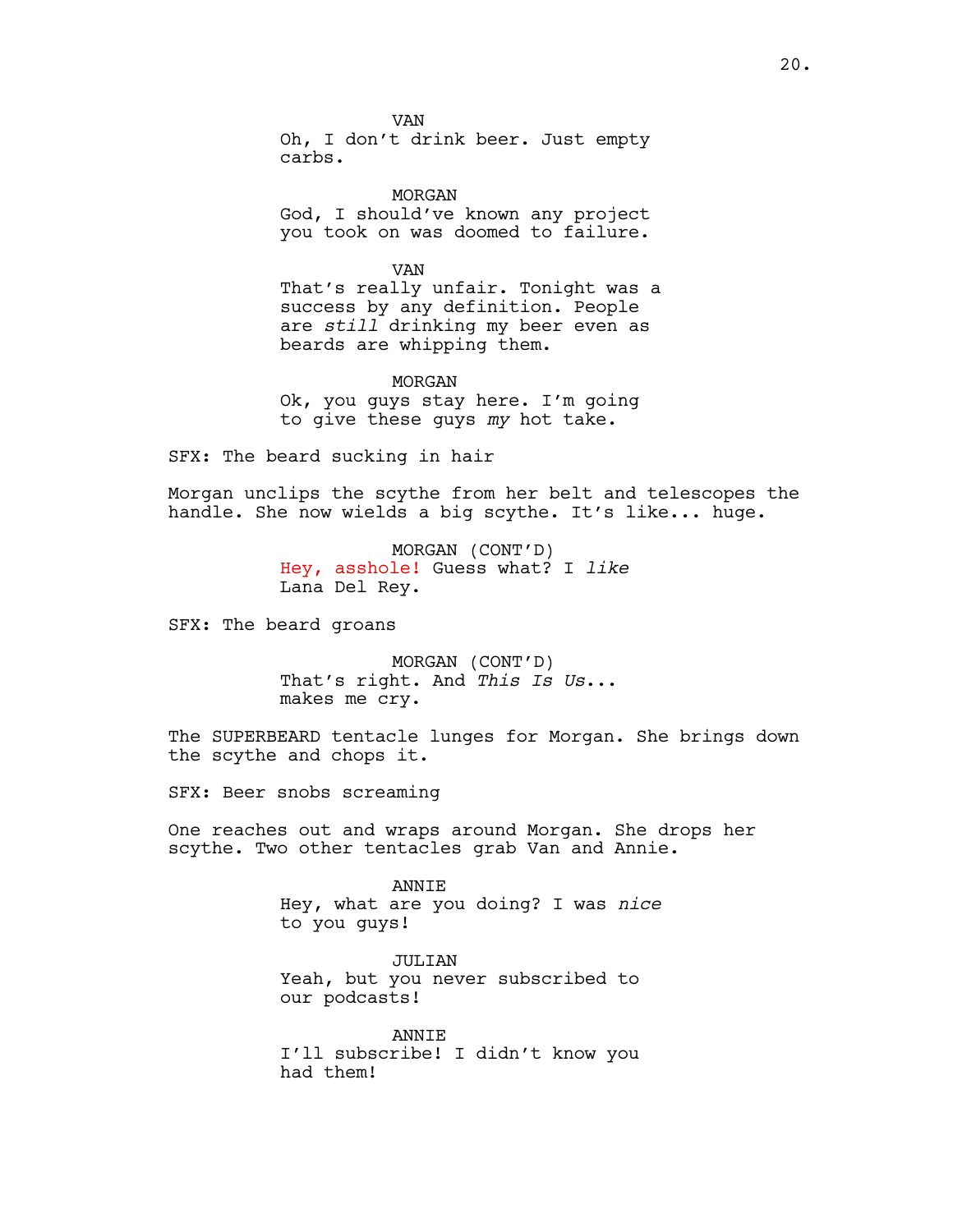JACK We like to dig in to pop culture, focusing mainly on movies, comics, gaming...

ANNIE Oh, nevermind! Doesn't really sound like my thing!

The fourth tentacle grabs a giant heavy beer keg and hangs it over Mitch's head, who is still engrossed in darts.

MORGAN

MTTCH!

VAN MITCH! TURN AROUND! LOOK UP!

ANNIE

# MITCH! LOOK OUT!

Mitch slowly looks around and realizes the bar is in complete disarray. He looks up and sees the keg hanging over his head. Davy Jones, as if sensing the impending danger, tenses and his tentacles come out of Mitch's ears.

SFX: Squid squeaking

It climbs down from Mitch's head and scrambles across the room.

> MORGAN Mitch! What are you waiting for? Use the Sting!

**MTTCH** But why? We're having a chill time.

SFX: Squid squirts an ink cloud

Just as the keg is about to drop on Mitch's head, Davy Jones releases a dark INK CLOUD in the direction of the beer snobs. The beer snobs fall back into a relaxed position.

> MORGAN Davy Jonse's ink cloud is rechilling them!

JACK/JOSHUA/JULIAN (tired) Awww, y'know what? Coldplay is fiiiiiiiiiiiiiiiinne....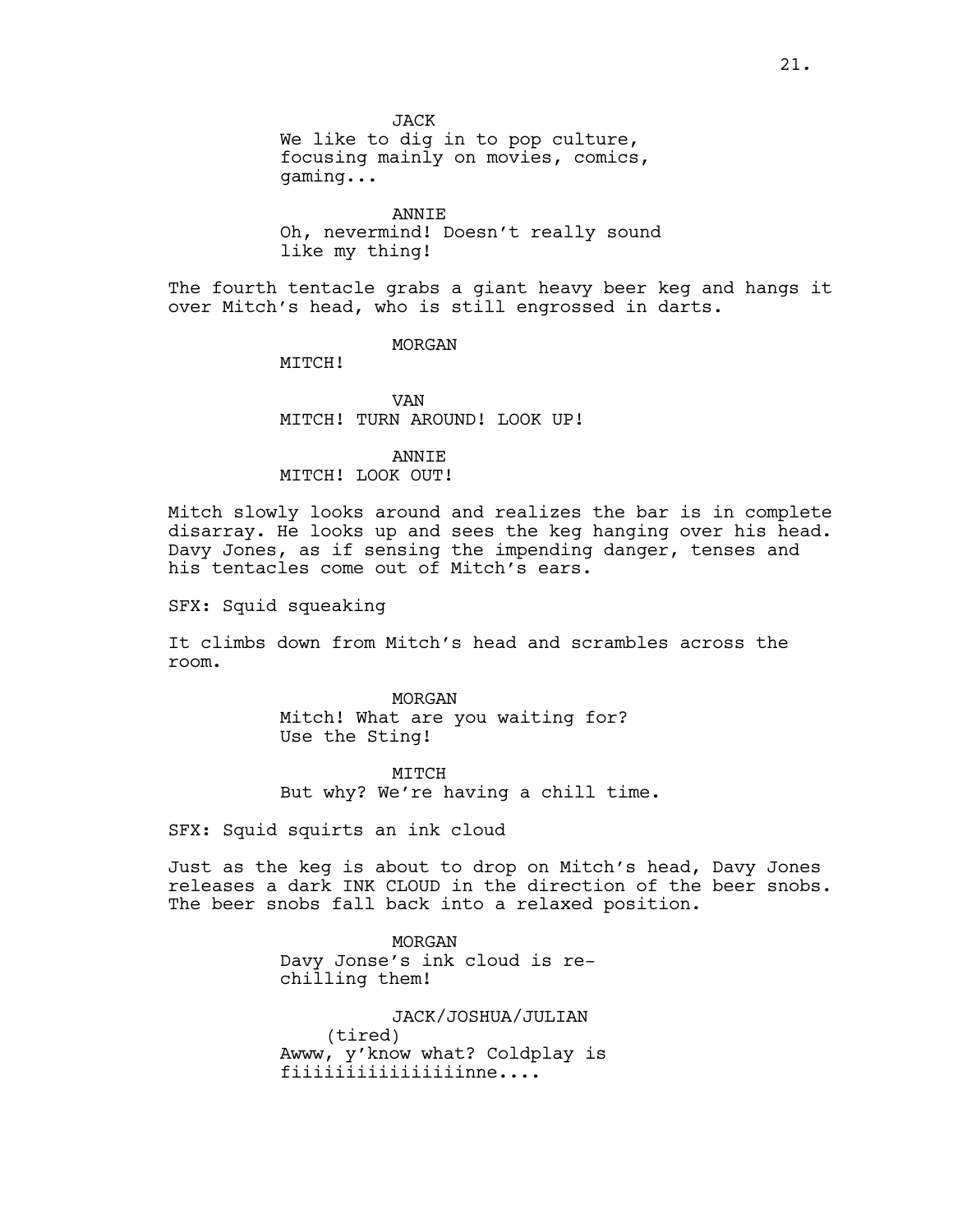The beer snobs drift off to sleep, relaxing their hold on Morgan, Annie and Van.

### ANNIE

Oh no! Davy Jones is dying! When a squid releases its ink, it dies!

### MORGAN

Is that how squids work?

VAN I thought that was bees and their stingers.

### ANNIE

It doesn't matter! Just look at him, you can tell he's dying!

### MITCH

Oh, Davy Jones. The adventures you and I have shared together. I started out thinking you'd be my new thing. But maybe I was *your* new thing. You gave me more comfort than anyone has ever given me.

### MORGAN

Haven't you only had him for like a half-day?

# **ANNTE**

Shhh. Let him have his moment.

### MITCH

As Morgan just pointed out, I know I haven't known you for that long, but I'll always remember our times together. Like the moment in the Dark District when I bought you for three hundred dollars from that sketchy doctor who might also have been a witch. And the time we spent here at this bar playing darts. And the drive from the Dark District to here, which was a little less memorable. Anyway, I'll also probably come up with a few additional memories that didn't happen just to pad things out. I don't think you'll mind that. Will you, Davy Jones? My sweet boy.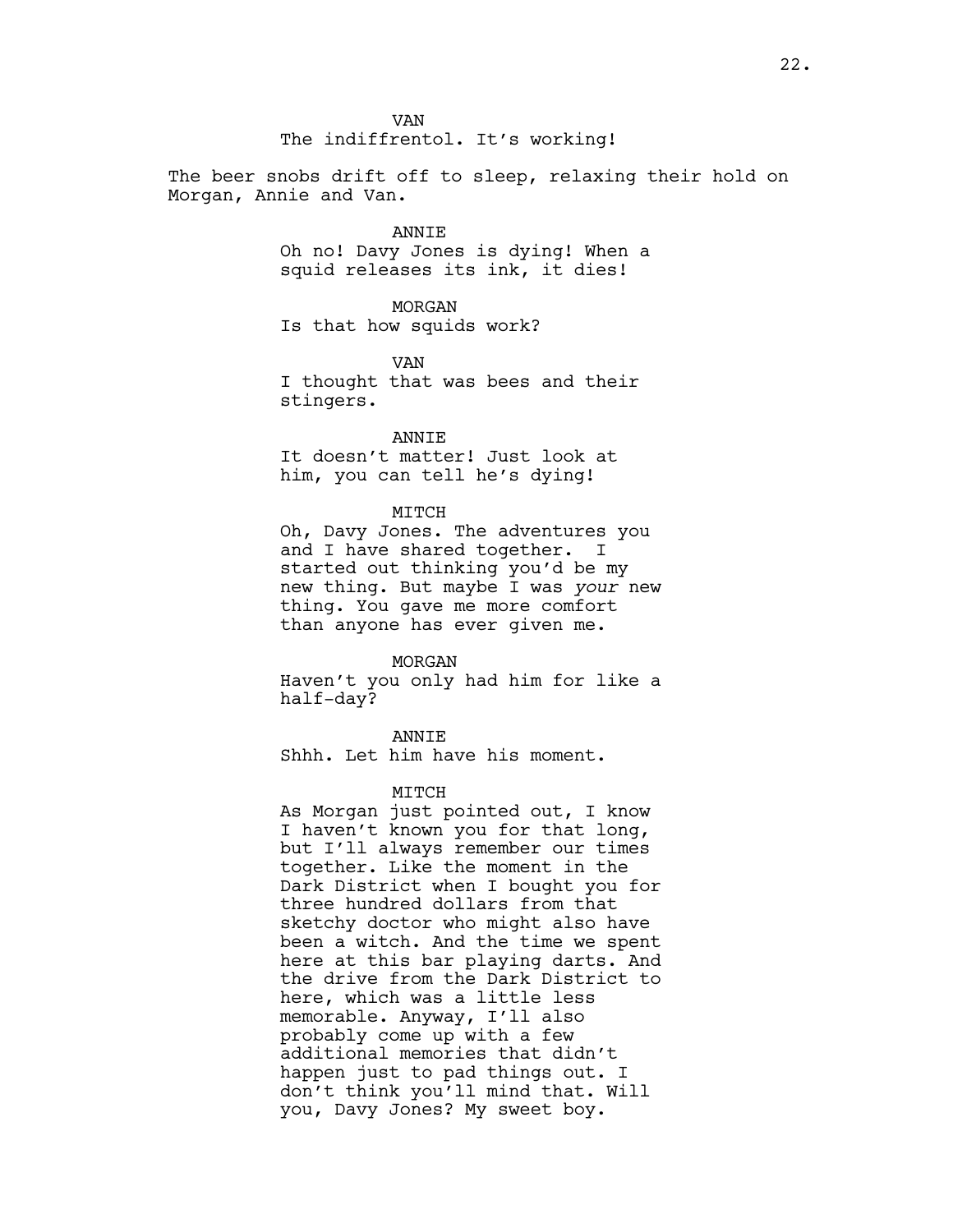### MORGAN

You know. As long as he's still breathing, it might worth trying to take him back to the Dark District?

MITCH Please Morgan, stop interrupting this really sad moment.

MORGAN But maybe the lady you bought him from can fix him.

MTTCH Oh. Yeah. That makes sense.

BLISSED OUT WOMAN Hey can you stop crying? We're sorta trying to hook up here.

SFX: Transition

Back in the Dark District. The gang frantically looks for Shondra's stall. Mitch cradles his dying pet.

MITCH

SHONDRA! SHONDRA!

ANNIE

You don't remember which booth she was in?

MITCH

No, this place is so huge! She was next to a candy stand! A bitcoin candy stand! I wanted a sucker and couldn't get the sucker because the stand only took Bitcoin. It was a total scam. Like what kind of place won't take regular money? It was honestly the most frustrating thing that's happened all week!

ANNIE I see it! I see the candy vendor!

MITCH Shondra's tent is the one next door! Shonda! Davey Jones... he's... he's...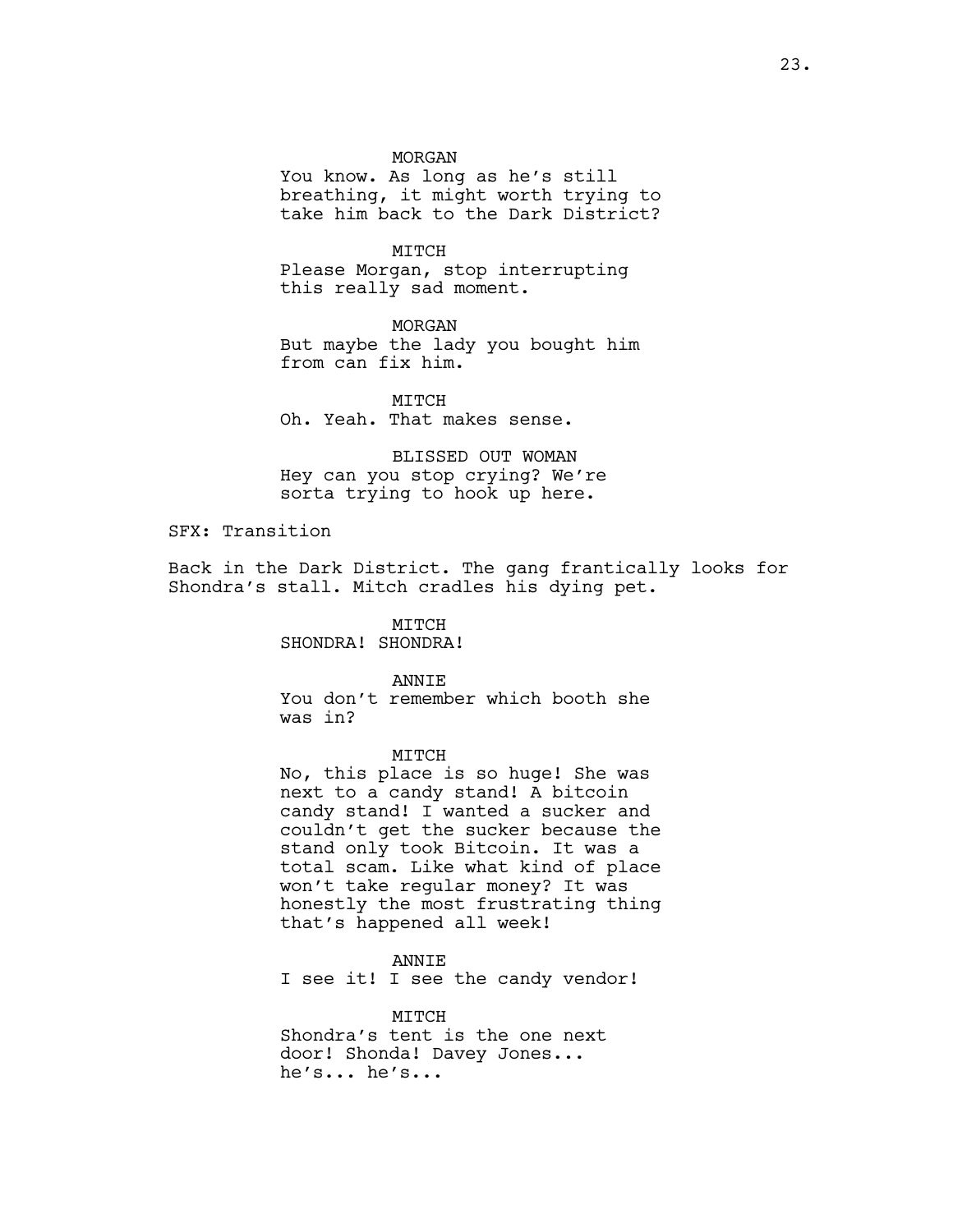SHONDRA Bring the doomsquid here. I'll clear off some space.

SFX: Shonda pushes a bunch of bottles off the table

VAN Oh no, your magic potions.

SHONDRA Eh, it's all crap. Everybody, give this ugly animal space.

MITCH Is he going to be ok?

# SHONDRA

He's struggling, but I think he'll pull through. He's just a little worn out by the excitement of the day. I have an ointment that might help soothe him.

MITCH

Oh thank God.

VAN (to Annie) I guess releasing ink doesn't really kill a squid.

ANNIE OK, he *looked* like he was dying!

SHONDRA You... Scythe woman... You look familiar. You ever spend time in The Brush?

## MORGAN

A little.

# SHONDRA

I think maybe you spent a lot of time there... Good God, you're Eli's kid. I can't believe ol' Fuckthe-System-And-Burn-It-To-The-Ground- Eli's daughter lives in Fairhaven!

MORGAN (embarrassed) Yeah, weird huh?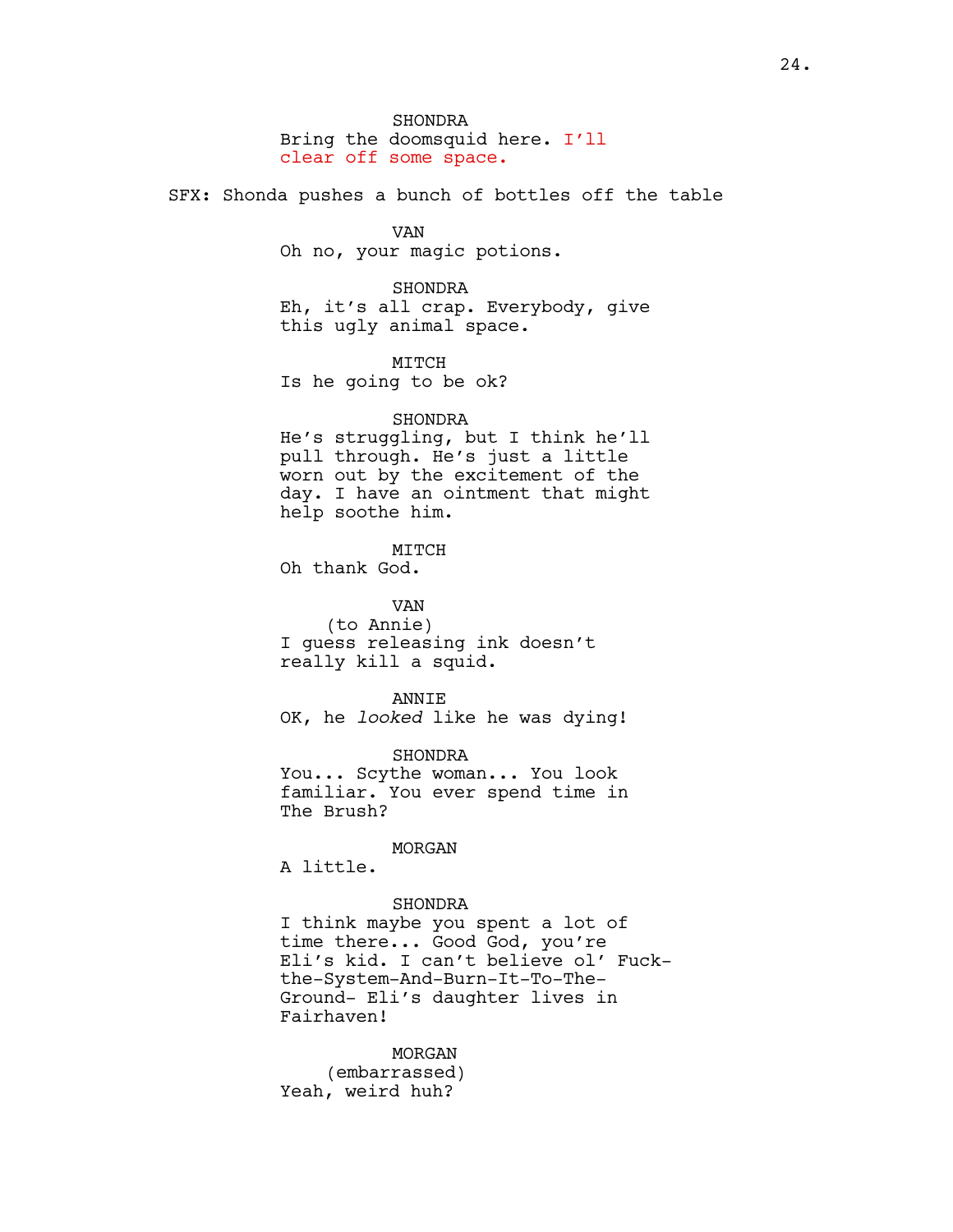# SHONDRA

Man, I sure loved it out there for the first couple of years, especially after the shit show earth had become but... and I'm sure you feel me on this... the constant struggle just gets to be a little much, you know? I'm sure I'm dead to Eli and all those other barefoot, alien communing hippies, but fuck em right?

# MITCH

Wow wow, really fascinating history. So back to the reason we came here- IS MY BEST FRIEND GOING TO DIE?

### SHONDRA

He's going to be fine. I can tell you love him very much.

MITCH

More than anything in the world.

### SHONDRA

And he must love you very much. A doomsquid can only release an ink cloud when he's experiencing a strong bond with a human.

### MITCH

(verging on tears) Yeah. We definitely have a bond.

SFX: Squid starts breathing more normal

### SHONDRA

Let us join hands for a silent acknowledgement of the universe for healing our good friend, Davy Jones.

## MORGAN

(whispering) That's a nice story about the squid having a bond, but it can't be true, right?